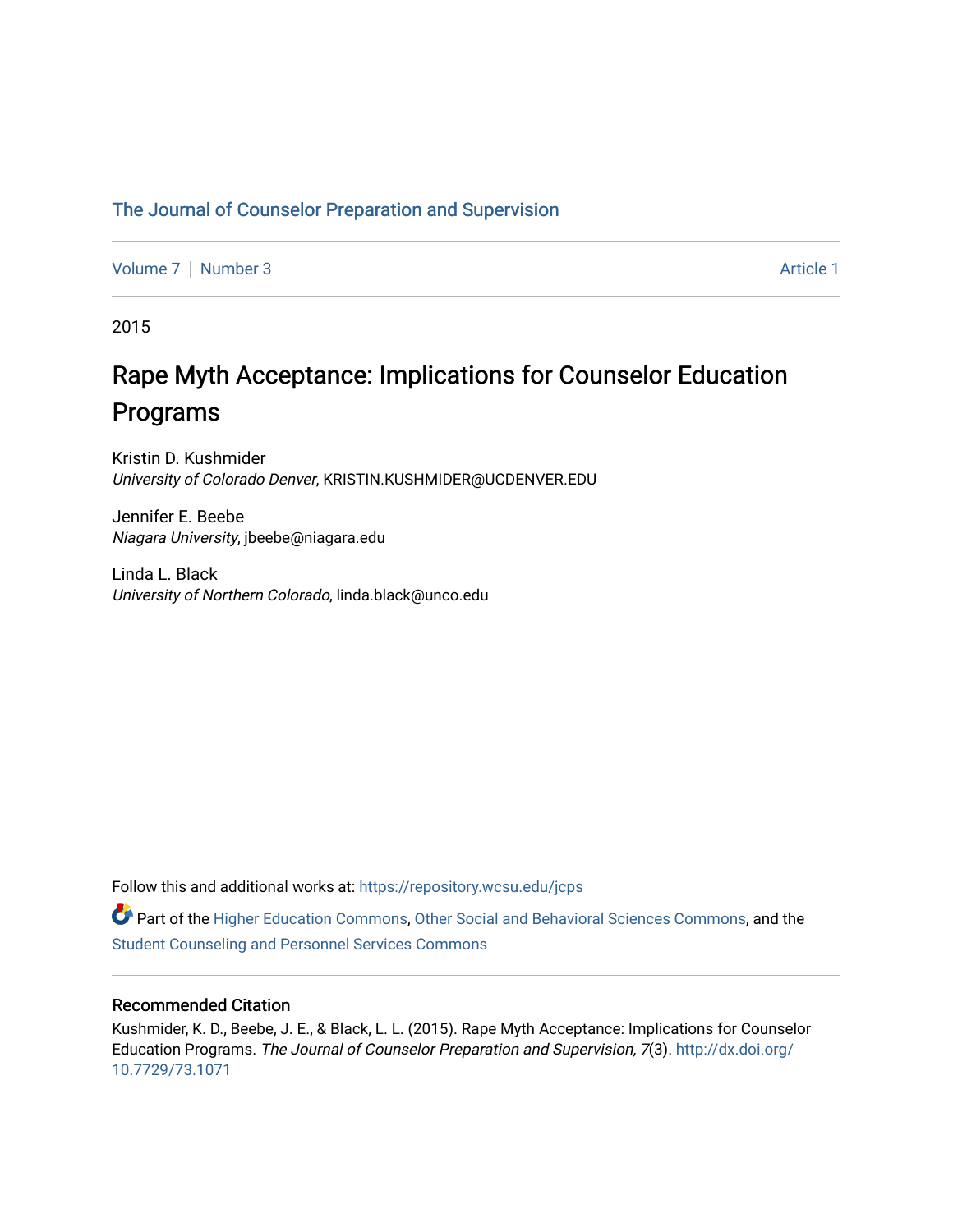# Rape Myth Acceptance: Implications for Counselor Education Programs

# **Abstract**

# Abstract

A sexually violent act or rape is committed every 1.9 minutes in the United States (USDJ, 2009, p.1). Blaming the rape victim for their perceived complicity is one component of the construct known as rape myth, a term identified by Burt (1980). This study explored and examined the perceptions, and understanding of sexual violence, rape, and rape myths by master's level counselors-in-training (n=5). Phenomenology and naturalistic inquiry guided the qualitative design and implementation. Suggestions for implementing rape education and training into counseling curriculums and clinical supervision are provided.

Keywords: rape myth, counselors-in-training, phenomenology

# Keywords

Rape Myth, Counselors-in-training, Phenomenology, Counselor Education

# Author's Notes

Kristin Kushmider is a Student Behavior Case Manager at the University of Colorado Denver. Jennifer Beebe is an assistant professor in the Counseling and Human Services Department at Canisius College in Buffalo, New York. Linda L. Black is an associate professor in Counselor Education and Supervision and the acting Dean of Graduate Education at the University of Northern Colorado in Greeley, Colorado. Correspondence concerning this article should be addressed to Jennifer Beebe, Department of Counseling and Human Services, Canisius College, Buffalo, NY 14218. Email: beebe1@canisius.edu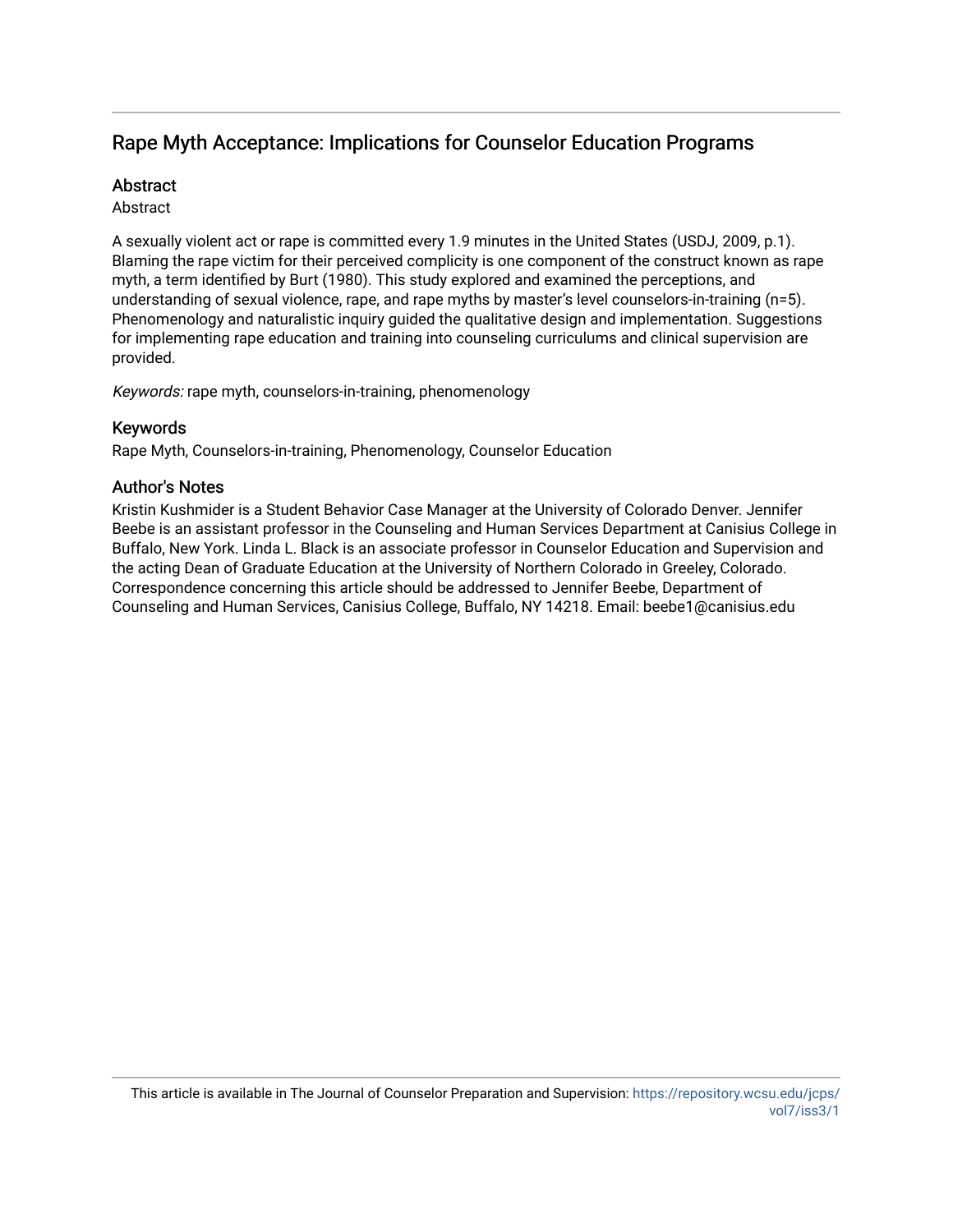Susan Brownmiller's groundbreaking work *Against Our Will: Men, Women, and Rape,* defined rape as a "conscious process of intimidation by which all men keep all women in a state of fear" (Brownmiller, 1975, p. 15). This provocative statement was made over 39 years ago, yet the crime is still prevalent today and the act of rape continues to be a process of violence and intimidation. Rape is defined nationally as "the penetration, no matter how slight, of the vagina or anus with any body part or object, or oral penetration by a sex organ of another person, without the consent of the victim" (Rape Abuse and Incest National Network [RAINN], 2014). It is reported that one rape or attempted rape occurs every 2 minutes (United States Department of Justice [USDJ], 2009, p. 1), and one out of six U.S. women have experienced an attempted or completed rape in their lifetime (RAINN, 2015). Due to the violent, sexual, and personal nature of this crime, many misperceptions about rape and rape victims exist. In the early 1980's, Burt (1980) defined these misperceptions as rape myths.

Rape myths are beliefs held by many individuals within society that surround rape and sexual assault. Rape myths are untrue, can minimize the experience of rape, and are distinguished from rare situations in which the victim has fabricated details. These myths insinuate that victims are lying, imply a rape did not occur, or that the perpetrator was provoked (Franiuk, Seefelt, & Vandello, 2008). Other myths imply that the perpetrator could not control urges or that the victim deserved to be assaulted based on appearance, behavior, or style of dress (Edwards, Turchik, Dardis, Reynolds & Gidycz, 2011; Moor, 2007).

The uncritical acceptance of popular rape myths is a way for at-risk victims (i.e., women) to protect themselves from recognizing their own vulnerability to sexual assault, and for society to justify male sexual aggression against women (Edwards et al., 2011; Lonsway & Fitzgerald, 1994; Ryan, 2011). The same process also allows perpetrators to avoid responsibility for their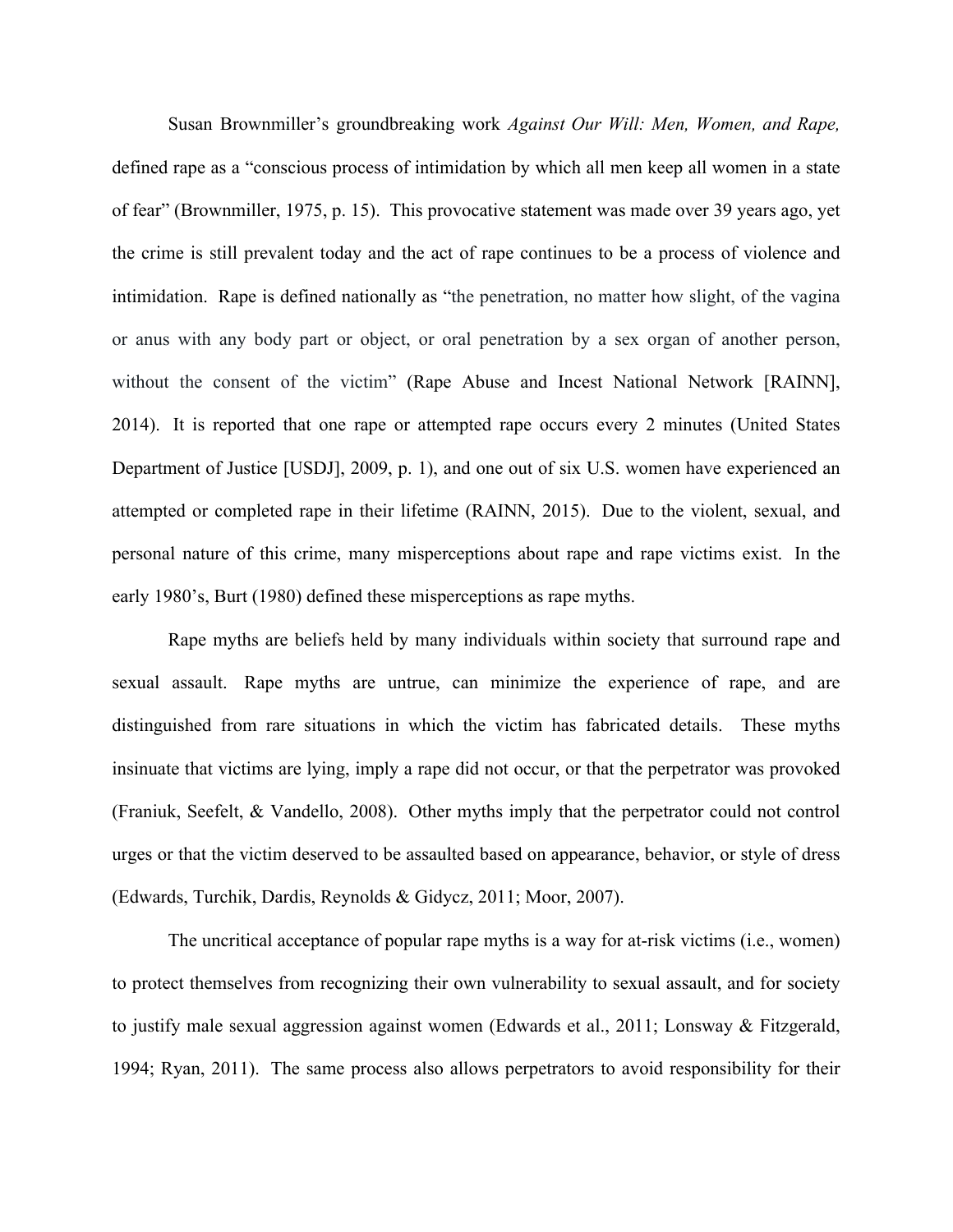actions (Burt, 1980; Edwards et al., 2011). Some popular rape myths may include suggestions that women want or deserve to be raped if they dress provocatively, that "no" really means "yes" (as if playing hard to get), or women who chose to drink alcohol and were raped should have engaged in more appropriate decision making (Women Against Violence Against Women [WAVAW], 2015).

Given the heinous nature of sexual violence, rape victims are three times more likely than the general population to suffer from depression, six times more likely to suffer from Post Traumatic Stress Disorder (PTSD), 13 times more likely to abuse alcohol, 26 times more likely to abuse drugs, and four times more likely to contemplate suicide (RAINN, 2015, Who are the Victims, ¶ 2). Given these statistics, it is likely that counselors will provide services to a client who has survived rape. In fact, Dye and Roth (1990) reported from a sample of therapists and mental health professionals, 93% have treated at least one client who had been sexually assaulted. According to Hensley (2002), many survivors may not seek treatment until symptoms become pervasive and counselors often do not receive formal training in treating symptoms of rape and sexual violence.

Victims of rape may turn to counseling professionals to address their emotional and mental health concerns. These victims are tremendously impacted by the quality of the responses and social reactions to their disclosure of rape from informal (family and friends) and formal (counseling professionals) sources (Ahrens, Cabral, & Abeling, 2009; Campbell, Ahrens, Sefl, Wasco, & Barnes, 2001; Filipas & Ullman, 2001; Golding, Siege, Sorenson, Burnam, & Stein, 1989). The purpose of this study was to identify rape myth acceptance among master's level counselors-in-training. The authors explored the phenomenological experiences of five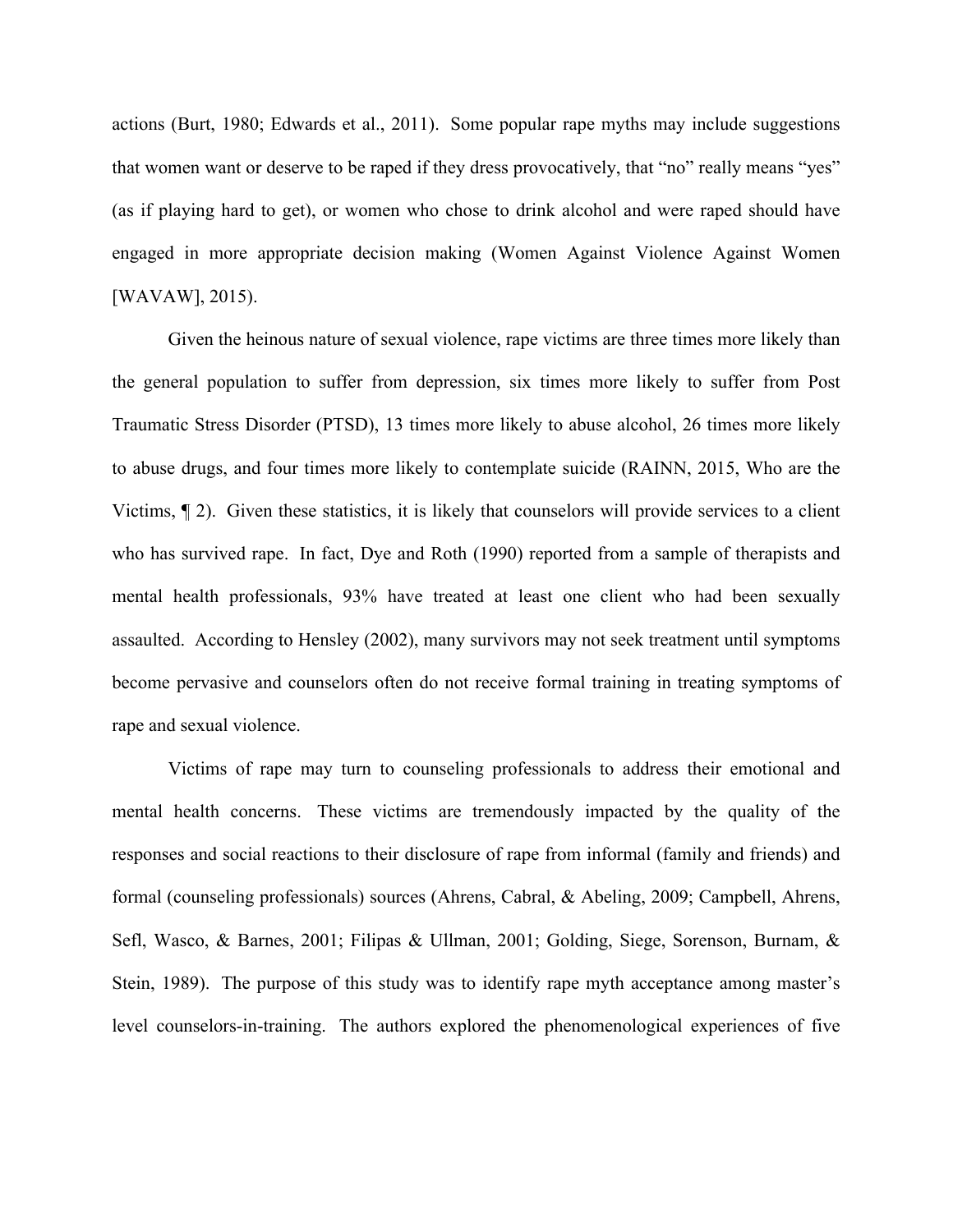master's level counselors-in-training including their perceptions and attitudes towards rape victims and the act of rape.

The authors recognize that men are also victims of sexual violence, however for the purpose of this study, we focus on female victims only. The terms survivor and victim are used interchangeably throughout this study. The authors recognize that many victims / survivors of rape identify as victims after the rape and as survivors as they begin their recovery process. We support that this identification is solely up to the victim / survivor.

#### **Review of the Relevant Literature**

Lonsway and Fitzgerald (1994) define rape myths as "attitudes and beliefs that are generally false but are widely and persistently held, and that serve to deny and justify male sexual aggression against women" (p. 134). This definition highlights the insidious nature of a process that is generally outside the awareness of most individuals and yet is a continual source of pain and confusion for survivors of sexual aggression. Rape myths come in many forms and are strongly connected to one's beliefs about sex role stereotyping, distrust of the opposite sex, sexist attitudes, acceptance of interpersonal violence (Burt, 1980; Chapleau, Oswald, & Russell, 2007), perceived social competence (Gamper, 2004), and false beliefs about the act of rape, victims, and perpetrators (Hammond, Berry & Rodriguez, 2011). Belief in rape myths is related to an individual's tolerance of interpersonal violence and violence towards women, a belief in traditional and restrictive gender roles for women, distrust of women, and men's hostile views towards women (Aronowitz, Lambert & Davidoff, 2012; Burt, 1980; Edwards et al., 2011; Lonsway & Fitzgerald, 1995). Acceptance of rape myths by society perpetuates the cycle of sexual violence against women.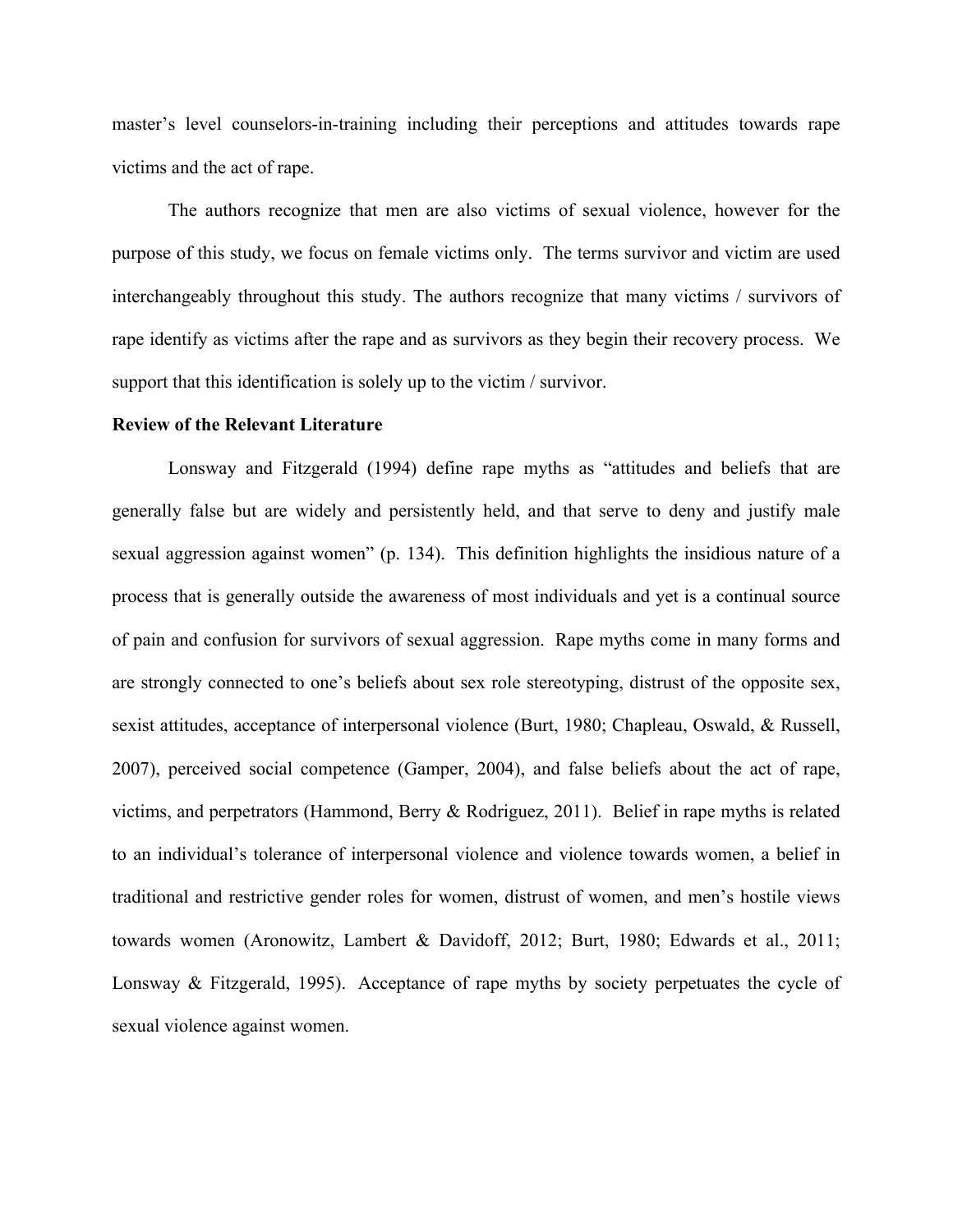# **Social Support Responses**

Survivors of rape experience a wide range of feelings in response to the traumatic event. The most common feelings reported are fear, shame, guilt, anger, denial, depression, and other typical responses to trauma such as PTSD (Aronowitz, et al., 2012; Moor, 2007). Survivors often develop symptoms of depression, phobias, and sexual dysfunction, and may withdraw socially. Many survivors blame themselves for the assault, feel alienated from others, and become angry and confused about their intimate relationships (Dye & Roth, 1990; McLindon & Harms, 2011; Moor, 2007). Survivors report acceptance, support, empathy, and active listening as the most helpful reactions they receive from those to whom they disclose. Survivors acknowledge a greater sense of healing and lower PTSD and depressive symptoms when they have someone in their social network that believes their accounts of the assault (Campbell et al., 2001; Filipas & Ullman, 2001).

Most survivors will only tell a friend or family member about the assault, fewer will seek help from counselors, and an even smaller percentage will report to law enforcement. Almost two-thirds (59.3%) of rape victims report telling only a family member or close friend about the assault. Mental health professionals are the second most frequently told source (16.1%). Survivors who report to mental health professionals find them to be helpful only 70.1% of the time (Golding et al., 1989). A study by Campbell and Raja (1999) found that 58% of the mental health professionals who participated in the study believed that mental health practitioners engage in harmful therapeutic practices towards victims of rape and sexual assault. The most harmful and detrimental responses are direct and indirect responses that communicate blame towards the victim (Buddie & Miller, 2001; Filipas & Ullman, 2001).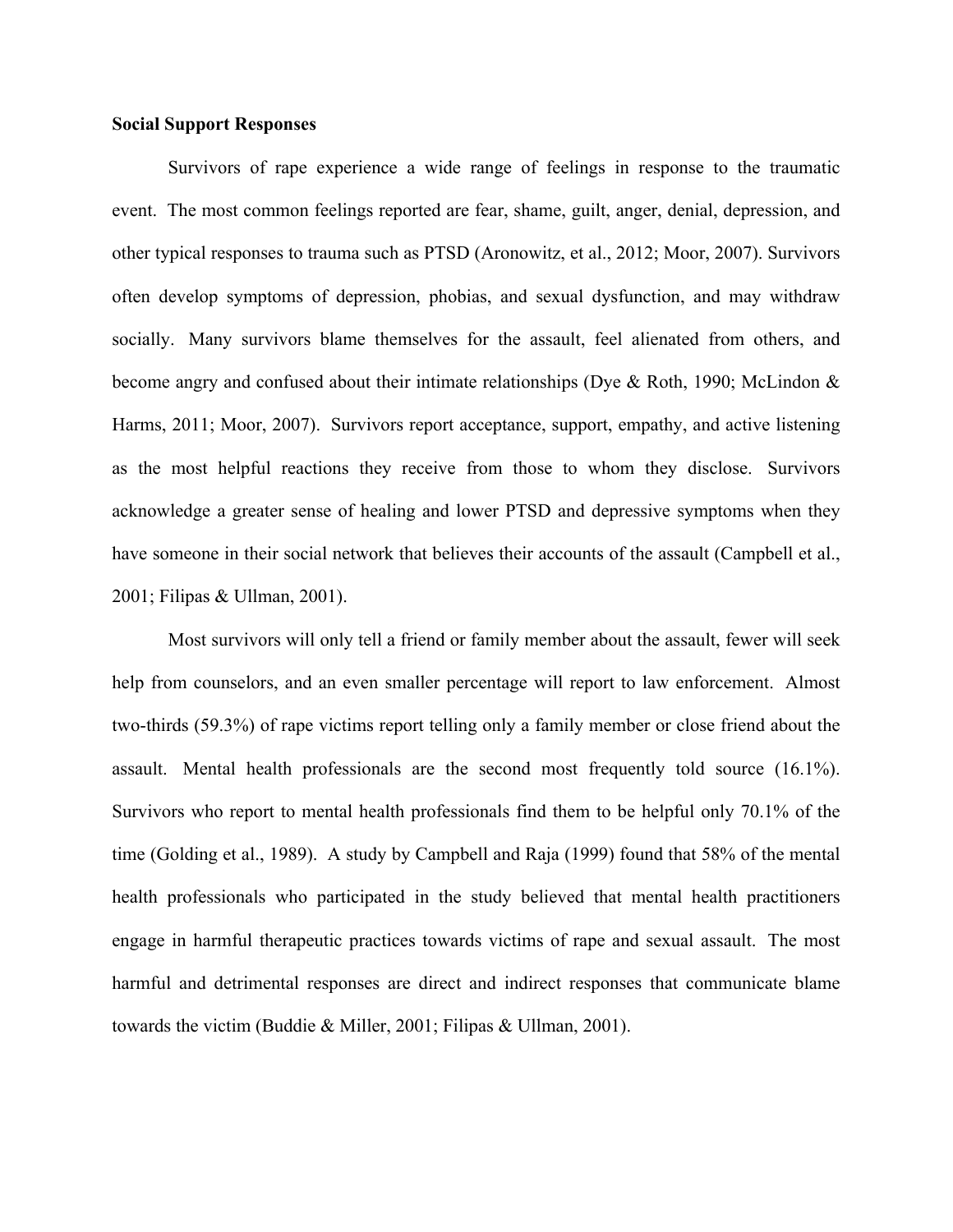Social responses that endorse rape myths could be perceived as victim blaming and may include responses that imply women are somehow responsible for the rape because of the way they dress or the behaviors they engage in, such as provocative dress or their level of sexual experience (White & Robinson Kurpius, 1999). Social reactions that are perceived as hurtful are also associated with increased distress. Negative reactions include calling the victim "irresponsible" and patronizing the victim (Campbell et al., 2001). Statements such as these make overcoming trauma more difficult and can contribute to poor mental health. Survivors of rape suffer the trauma of the assault itself and also from the effects of negative stereotypes, stigmas, and myths perpetuated by society about rape and victims of rape (Dye & Roth, 1990).

# **Rape Myth Acceptance and Counselors**

McLindon and Harms (2011) noted that research which explores the beliefs of mental health workers and their understanding of the relationship between sexual assault and mental health is limited. Mental health professionals are more likely to demonstrate positive attitudes toward rape victims than the general public (Shechory & Idisis, 2006); however, these professionals have been found to hold negative, judgmental attitudes toward sexual assault victims (Dye & Roth, 1990; White & Robinson Kurpius, 1999). In an earlier study by White & Robinson Kurpius (1999), findings revealed that male mental health professionals hold more negative attitudes about rape victims than their female peers. They also concluded that male counselor trainees accept rape myths to a greater extent than their female counterparts especially when those male trainees had never counseled clients who had been sexually assaulted.

Counselors who demonstrate biased or judgmental speech or who experience strong emotional reactions to clients who have been raped may unwittingly be engaging rape myths. Negative or victim blaming responses may interfere with client progress and recovery during the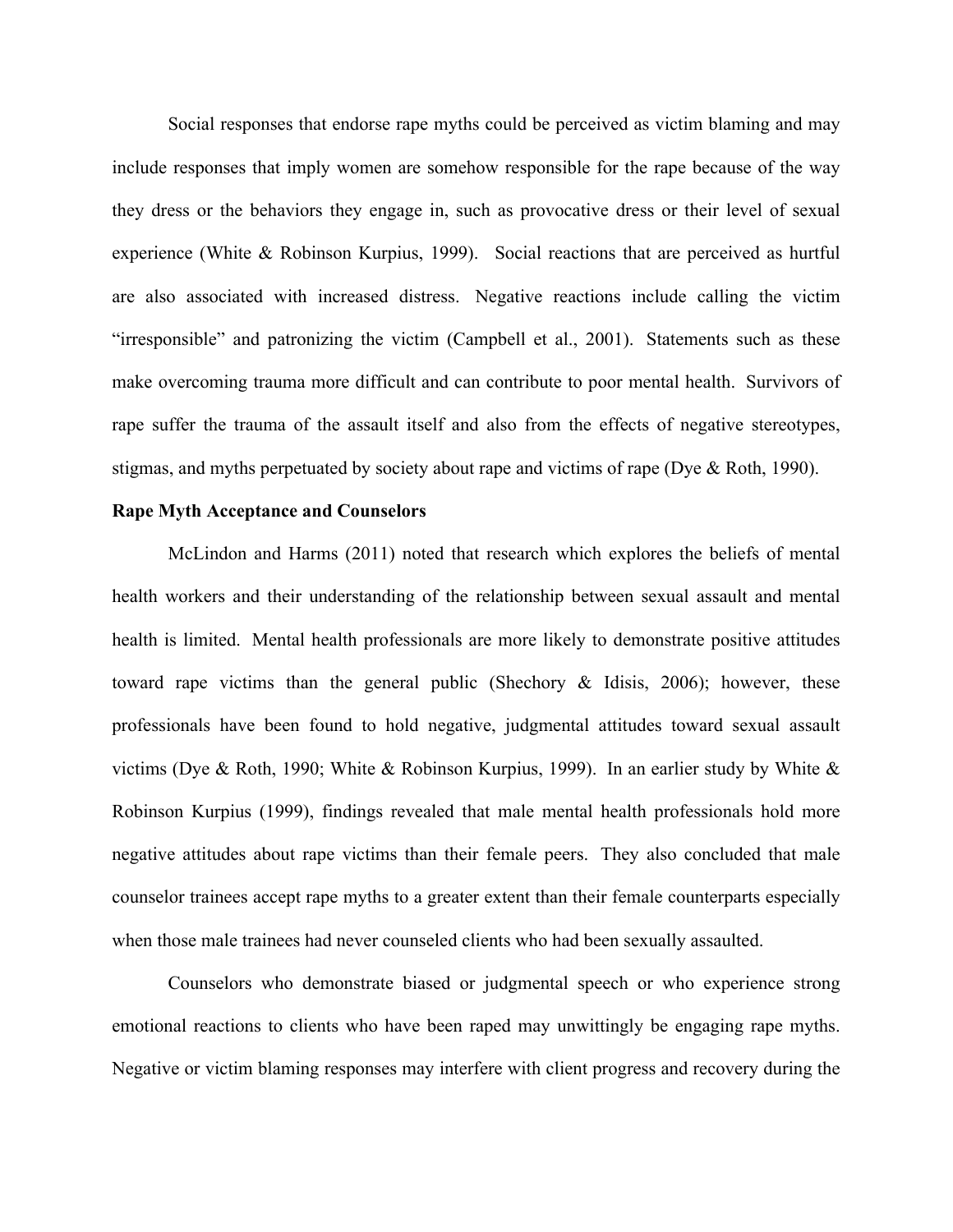counseling process. It is essential for counselors who work with survivors of rape to carefully examine and reflect upon their attitudes and experiences related to rape so they may help clients understand and address their own guilt or self- blaming responses to the assault (Dye & Roth, 1990; Kassing & Prieto, 2003). The purpose of the present study was to understand the individual experiences and meanings constructed among counselors in training regarding the social phenomena known as rape myths. The researchers identified four guiding research questions (a) What are participants' perceptions and beliefs related to sexual violence and or rape? This included discussions about the causation and prevalence of sexual violence, explanations of its causation (facts and myths), and impact on survivors; (b) What are participants' beliefs regarding the origin of these facts and myths? (c) What are participants' perceptions, expectations and or experiences treating survivors of rape? (d) What do participants need from their training programs to work effectively with survivors of rape?

#### **Methods**

Phenomenology and naturalistic inquiry guided the qualitative design and implementation of this study. From a phenomenological perspective, knowledge about any complex phenomenon is socially constructed, subjective, and strongly influenced by social, cultural, and historical contexts (Boss, Dahl, & Kaplan, 1996; Merriam, 2009). The authors were influenced by a feminist perspective and an understanding of privilege (McIntosh, 1988), oppression (Hanna, Talley, & Guindon, 2000; Merriam, 2009), and power dynamics (Merriam, 2009). This inquiry focused on the personal experiences of counselors-in-training as they relate to their beliefs, bias, knowledge, and perceived level of comfort concerning survivors of rape. Quantitative data was obtained through the use of the Rape Myth Acceptance Scale (Burt,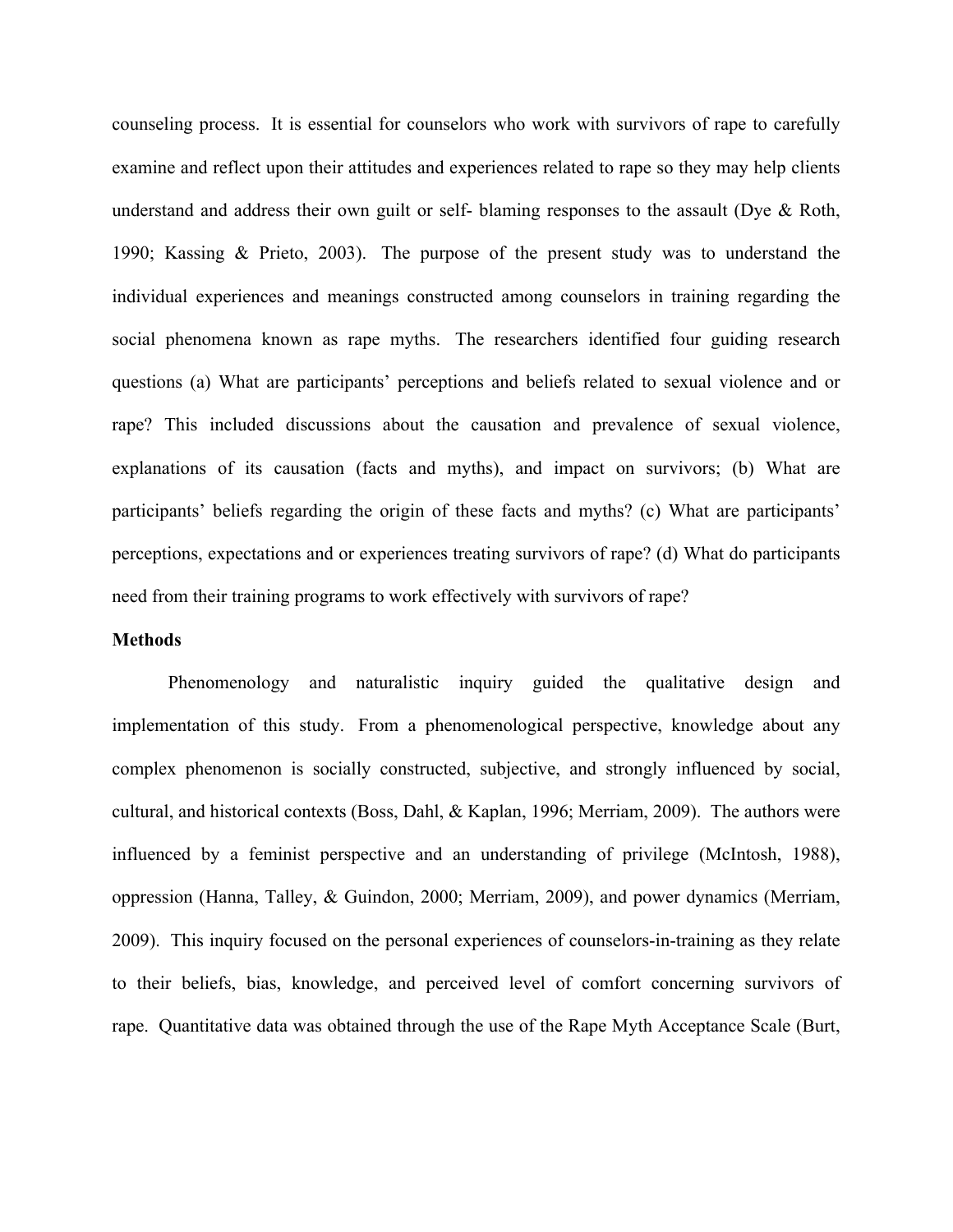1980). This study adhered to the American Counseling Association Code of Ethics (ACA, 2014).

#### **Role of the Researchers**

Due to the nature of qualitative research and the potential for researcher bias to impact results, the researchers have chosen to share their background information (Merriam, 2009). The personal and professional experiences of the researchers have influenced their interest in the topic of rape myths among counseling trainees. The first author is a white female who has worked with survivors of sexual assault for over fifteen years. She was the director of a rape crisis center and became interested in this line of research and inquiry as a result of clients selfreporting negative counseling experiences within her community.

The second author is a white female counselor educator who worked with survivors of sexual assault for seven years. As a former professional school counselor, she had the opportunity to work with children, military families, and the community around issues of trauma. She became interested in this research as a result of clinical and supervision experiences.

The third author is a white female counselor educator with over 20 years experience providing counseling to clients who have experienced the trauma of sexual violence as children or adults. She has been a counselor educator for over 10 years and served as an auditor on this research study.

#### **Participants**

Five (n=5) master's students drawn from a convenience sample of university students that were purposefully selected from a counseling program sample of 18 master's level counseling students served as participants for this study. Participants were solicited on a voluntary and uncompensated basis. Women constituted N=3 of the sample population and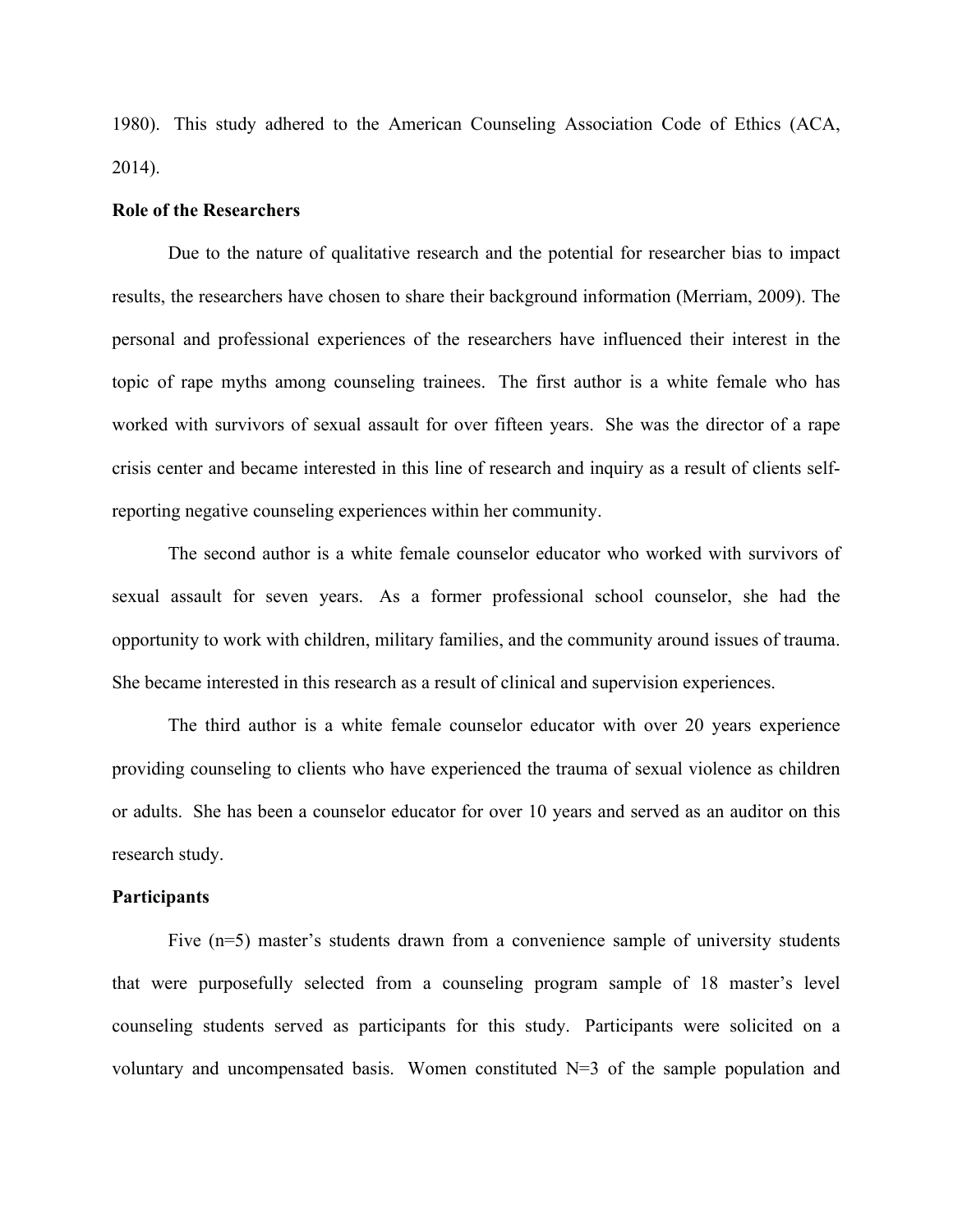males constituted  $N=2$  of the sample population.  $N=4$  participants were Caucasian and  $N=1$ identified as Latino or Mexican American. Criteria for inclusion in the study included: participants who were in good standing in a master's of arts (or education) counseling program accredited by the Council for Accreditation of Counseling and Related Educational Programs (CACREP) within the Rocky Mountain region and current enrollment in a clinical practicum class.

#### **Data Sources**

**Instrument.** The *Rape Myth Acceptance Scale* (RMA) (Burt, 1980) is designed to measure the acceptance of rape myths and attitudes towards rape. The scale consists of 19 items assessed with a 7-point Likert scale; the items rate from strongly agree to strongly disagree. The scale has a reported Cronbach's alpha coefficient of (.875) on the final scale (Burt, 1980; Lonsway & Fitzgerald, 1994). Individuals' scores were drawn from the mean of their responses across all scale items. Thus, a score of 7 on the scale indicates no rape myth acceptance, while a score of 1 indicates strong agreement with all rape myths (Dye & Roth, 1990). The RMA scale was primarily used as a form of triangulation, which provided additional data and methods to explain the emerging phenomena and establish validity for the qualitative results. No individual level data from the RMA scale is reported (Merriam, 2009).

**Semi-structured interviews.** In addition to the four research questions, participants were also asked to respond to 10 structured questions or statements regarding their beliefs and experiences with sexual violence and rape. The following questions formed the basis of the semi-structured interview: (a) What is your knowledge or experience of sexual violence? (b) What did you hear growing up about women who were raped or sexually assaulted? (c) In your opinion, how or from where did these beliefs originate? (d) As of late, there have been high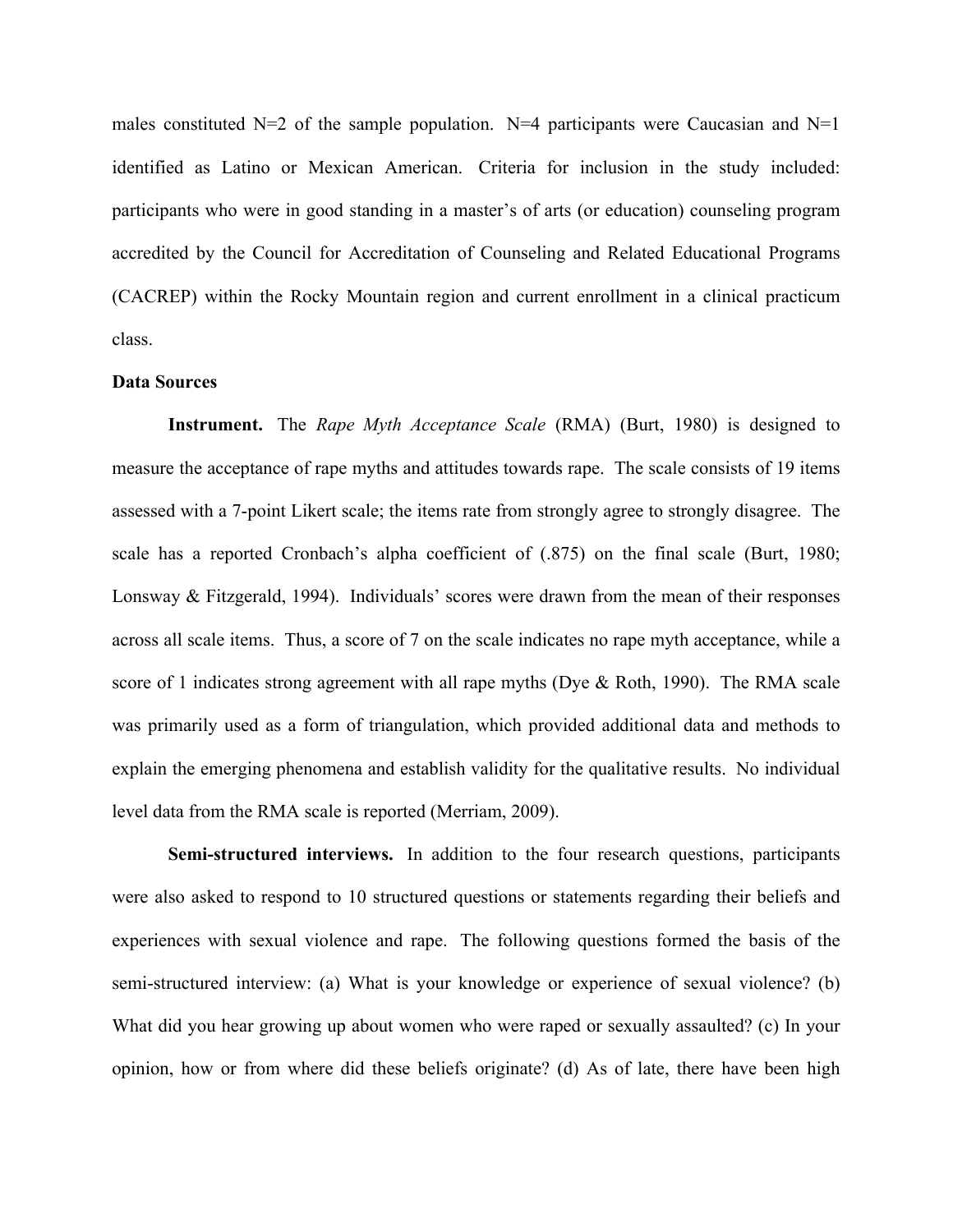profile cases in the media, what are your thoughts about these cases and their outcomes? (e) Describe any situations, circumstances or events where you believe a woman is responsible for rape. (f) Describe any situations, circumstances or events where you believe a perpetrator would be responsible for rape. (g) Describe your beliefs about rape within marital or committed relationships. (h) Describe your thoughts and feelings regarding the term date rape. (i) Describe gender roles for men and women in our society. (j) Tell me what you know and believe about stranger or non-acquaintance rape.

**Vignettes.** In addition to the 10 questions participants were asked to verbally discuss their responses to two vignettes. The first vignette involved a stranger rape scenario and the second vignette described an acquaintance rape scenario. Participants were read the two vignettes and then were asked to verbally discuss their responses about any similarities and differences between a stranger and acquaintance rape.

#### **Procedures**

**Efforts to control bias.** Prior to interviewing participants, the researchers documented their personal assumptions, biases and beliefs about possible participant responses in an epoch to control for bias. The epoch also served as a check against unintended bias during the coding and analysis of participant interviews. Accuracy of details and information and control of personal bias throughout was insured by use of an auditor, an audit trail and detailed field notes. Upon approval from the Institutional Review Board, the first and second authors contacted practicum students to recruit voluntary participants. As a result, 5 out of 18 voluntarily agreed to participate and were provided with informed consent and a pseudonym to insure confidentiality. The research team was comprised of three counselor educators. The first and second authors made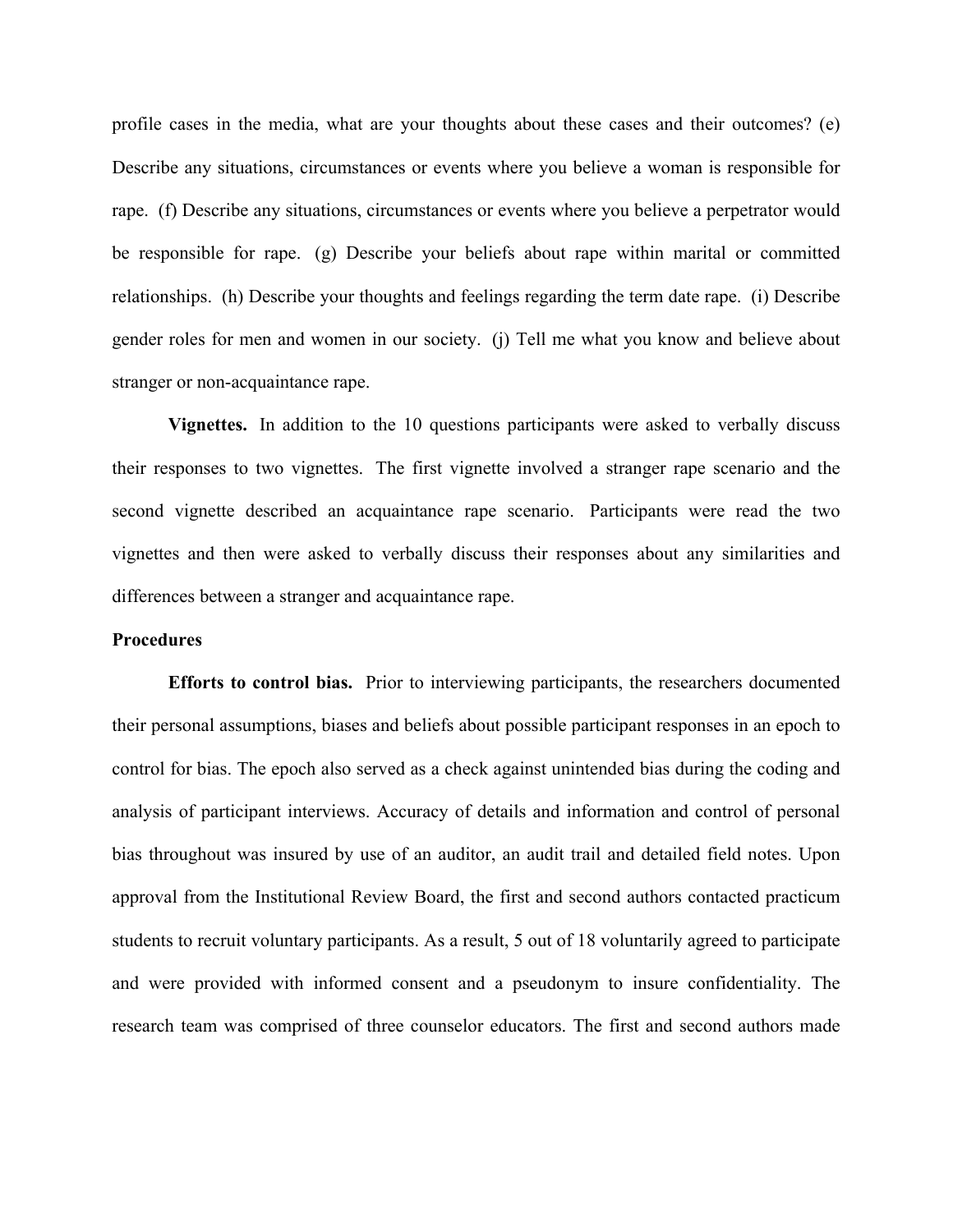initial contact with participants to schedule an interview time; the third author had no contact with participants.

At the initial meeting participants were asked to complete the RMA scale (Burt, 1980). The RMA scale was used to quantify participants' acceptance of rape myths and provide a point of triangulation with respect to the qualitative data derived from the semi-structured interviews. Interviews were conducted during the fall semester with the member checking follow-up interviews completed in the spring. Each interview included verbal responses to the semistructured interview questions and dialogue about the scenarios described in the vignettes. Each of the five interviews lasted on average 45 minutes with the follow-up interviews lasting from 30 minutes to one hour.

In order to provide interviewer congruence, the first and second author conducted the first interview conjointly. Either the first or second author conducted the remaining interviews. The third author served as a research advisor and auditor and had no contact with participants however, all three authors reviewed the interviews to identify major themes and findings. The individual interviews were audiotaped and then transcribed verbatim. Four of the five interviews were transcribed by the first and second authors, and one was transcribed by a professional transcriptionist.

# **Data Analysis**

Formal analysis of the data began with the research team's collaborative use of an open coding process in order to identify themes that emerged from the first two transcripts. Participant statements were reviewed then grouped into 15 overarching categories. The research team reviewed and discussed the content and meaning of each statement. Through this process, thematic categories were collapsed and reformulated utilizing open coding procedures (Creswell,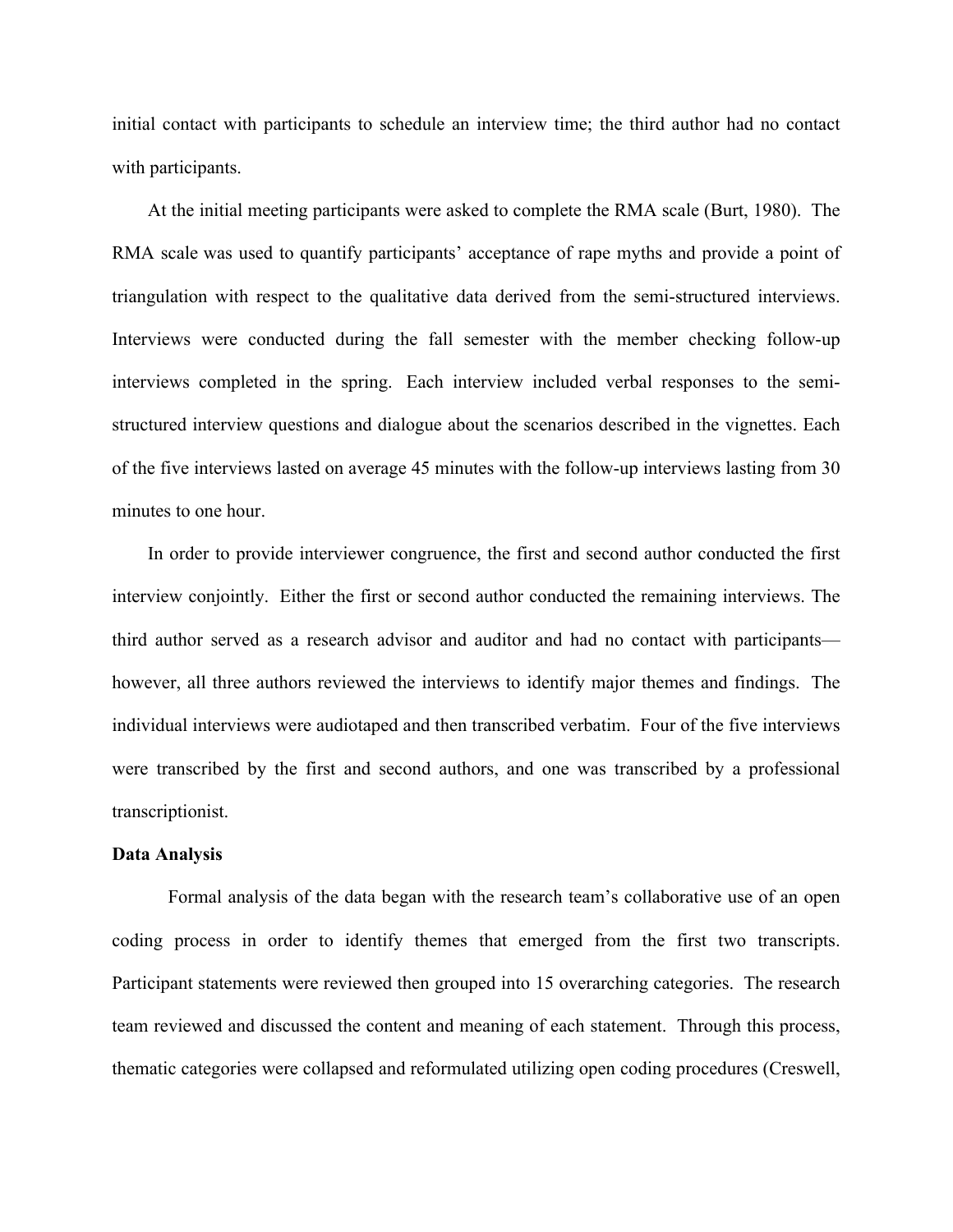2007) to insure that each member of the research team had a guide for coding the remaining transcripts. After identifying codes, the first and second authors conducted member checks and follow up interviews. Participants were asked to evaluate the accuracy of transcripts and the general themes applied in an individual meeting with the first or second author. There were no corrections or deletions made during follow up interviews. The auditor reviewed the transcripts, codes and statements from the member checking process; and after this process, the research team met a final time to solidify general themes.

#### **Results**

All participants attempted to complete the RMA scale; however, only three out of five (60%) completed all 19 items. It is unknown why the other two participants did not fully complete the RMA scale. The three participants  $(n=3; 2 \text{ males and } 1 \text{ female})$  who completed the scale in its entirety appeared to have low overt acceptance of rape myths. Each participant scored between 20 and 25 out of a possible 140 total where  $M=23$ . A high score of 140 indicates strong acceptance of rape myths. There was no way to control for the influence of social desirability; therefore, these scores were used solely for the purpose of triangulation of the interview and member checking of data.

# **Themes**

Initially, there were 15 themes present in the interviews. Six recurring themes were identified. The six themes included contradiction, silence, feelings of professional helplessness, gender expectations, victims' using poor judgment, and not calling rape, rape.

**Contradiction.** All participants engaged in some form of contradictory or discordant speech. These contradictions were typically outside the awareness of the participants at the time of the interview. These contradictions came in many forms, such as, the initial denial of any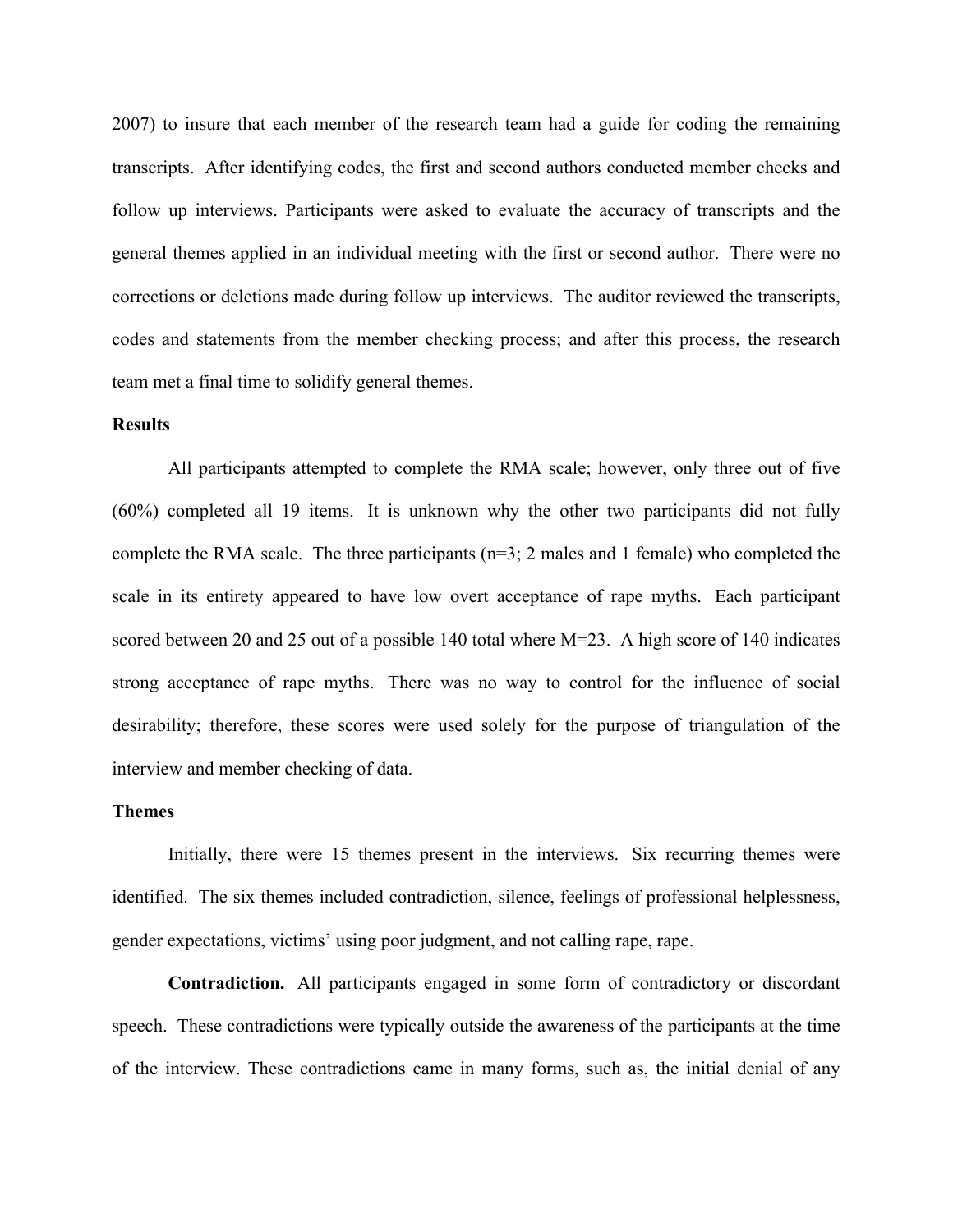knowledge of sexually violent events and later in the interview subsequent acknowledgment of an emergent realization that particular events were sexually violent. For example, a female participant recounted, "My knowledge is, mostly probably from movies, books, television, a few acquaintances, [with] very little personal experiences [with sexual violence] . . . which is weird because my grandfather (step-grandfather), was a sex addict and actively molested my sister, and it was not discussed."

Participants overtly rejected rape myth beliefs (RMA scale) while simultaneously and seemingly unwittingly relating stories, demonstrating acceptance of such beliefs. A male participant, when asked about his knowledge of sexual violence shared,

experience, I don't think any [then later stated] I was seeing this girl and her friend took a, brought a couple of guys 3 or 4, I don't know back to her dorm room and she ended up getting raped by all four of them … I was scared to death!

He continued by stating, "…so even though rape was not brought up [in the home], I was exposed to domestic violence. Later in my teen years, I heard of an aunt who was raped by her husband." This participant initially denied any personal experiences or knowledge of rape or sexual violence then later recounted several sexually violent events.

A female participant, who disclosed that she herself had been a victim of rape, later went on to contradict herself when she discussed two popular media cases. She stated, "I actually think she set him up, I think she was going for kicks and then she was going for money … I know she got badly traumatized." These contradictions may perpetuate acceptance of rape myth, particularly that a woman's behavior contributes to her victimization or that women often lie about rape for revenge or financial gain.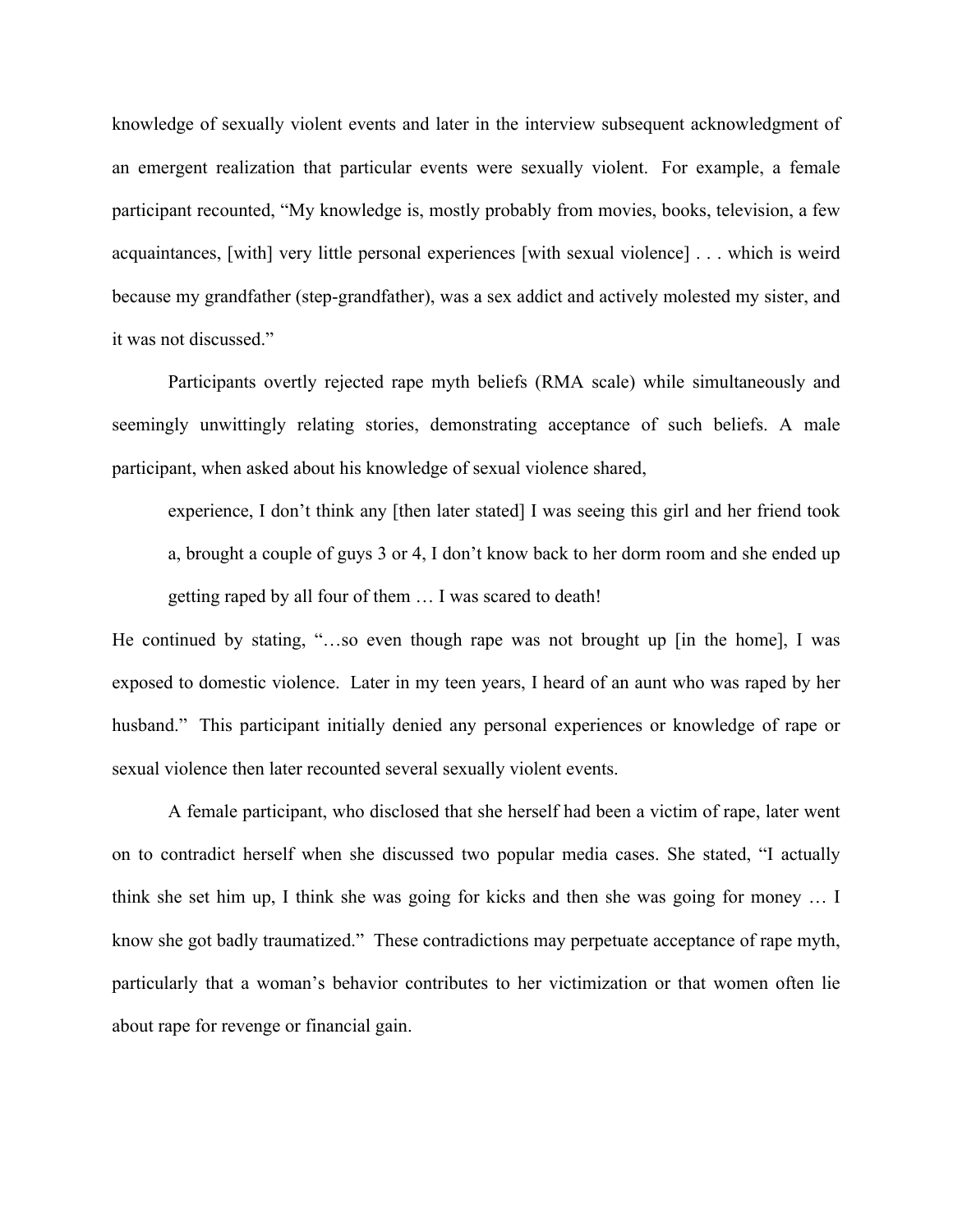**Silence.** In an effort to understand the origins of rape myths, participants were asked to describe what they heard about rape and rape victims and to identify the origins of those beliefs. Participants disclosed that rape wasn't spoken of in the home, was a family secret, was too taboo a topic, or was affected by religious values and cultural perspectives. Out of respect for family and authority, participants believed they did not have permission to question family and religious norms about sexual violence. It appeared that participants were responding to the institutional, cultural, familial and personal unspoken rules to not acknowledge or discuss sexual matters, thus silencing them. For example, one participant disclosed,

… I don't think it was talked about while I was growing up and where I grew up it wasn't a big problem. I could walk around the streets of my town at midnight and be safe [then]

I was raped when I was 17 … um, so probably at that point it became very real to me.

Clearly the culture of silence and perceived safety was shattered by a violent personal experience. When referencing the intersection of religious beliefs and culture a second participant noted,

There was none [rape], it had to be the Catholic religion, I mean it wasn't just being brought up Catholic, it was being brought up Mexican Catholic, in an all white community, so things were a little bit different there. So I would say that, well, if you don't talk about it, then it doesn't exist [rape] … there was a certain way [unspoken norm], you didn't question.

A majority of participants demonstrated an awareness and understanding that sexual violence or sexual assaults were not a part of everyday conversation. Not speaking about these events seemed to keep them from being real or acknowledged.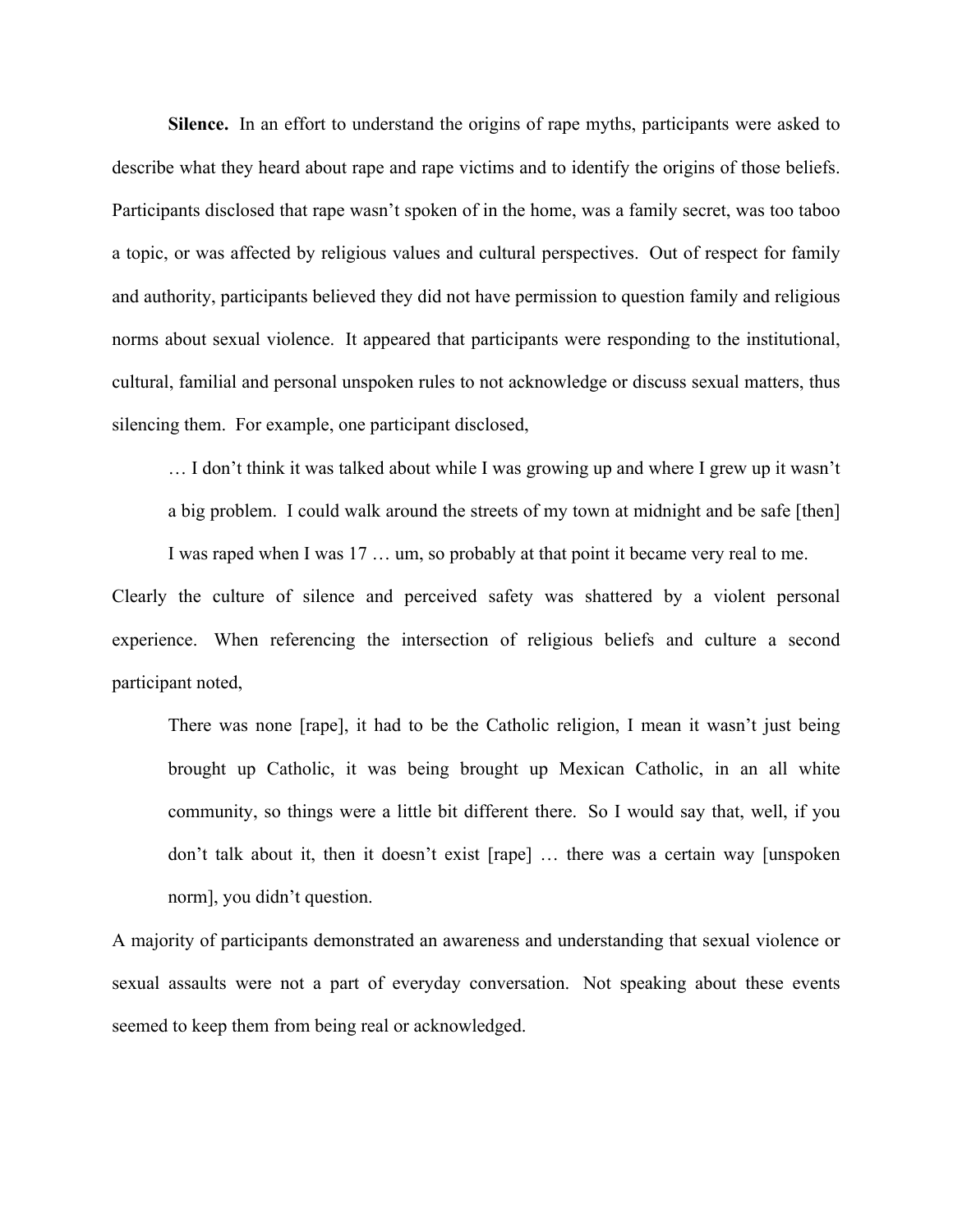**Feelings of professional helplessness.** Participants were asked to consider, given their level of training, how comfortable they would be if they were to counsel a client who had experienced a sexual assault. Understandably, as counselors-in-training in a practicum experience, we anticipated a low level of comfort. Participants stated they would prefer not to work with a survivor, if presented with the choice. One participant responded to the question about working with a sexual assault survivor and stated,

… that would scare the crap out of me … being raped, I haven't experienced it.

I can read on it, I can do whatever, but there's just certain things, that unless you

experience first- hand for yourself you will just never know what it's like.

Participants believed that no amount of training was sufficient for them to address the client's experience of sexual assault. Clients were viewed as so damaged and their experience so pervasive and traumatic that no one could be of assistance, certainly not a counselor in training. Participants perceived clients as *unable* to recover from such a trauma. Participants noted that they lacked the skills, understanding, and tools necessary to assist in a client's recovery. Another participant stated,

Never having been there I can't say how, for sure how hard or easy it would be. I feel it would be hard just because it is such a profound thing that happens to a person like, it's so hurtful, you know, and it's so damaging.

In summary, one participant stated,

…but the victims, the survivors, there's no coming back from that [rape]. You can't fix it. You know, you set a broken bone and it'll heal, but you won't be able to see the break… but in rape, it's in the mind, it's the soul, it's the person's whole that is altered and there is no coming back from that.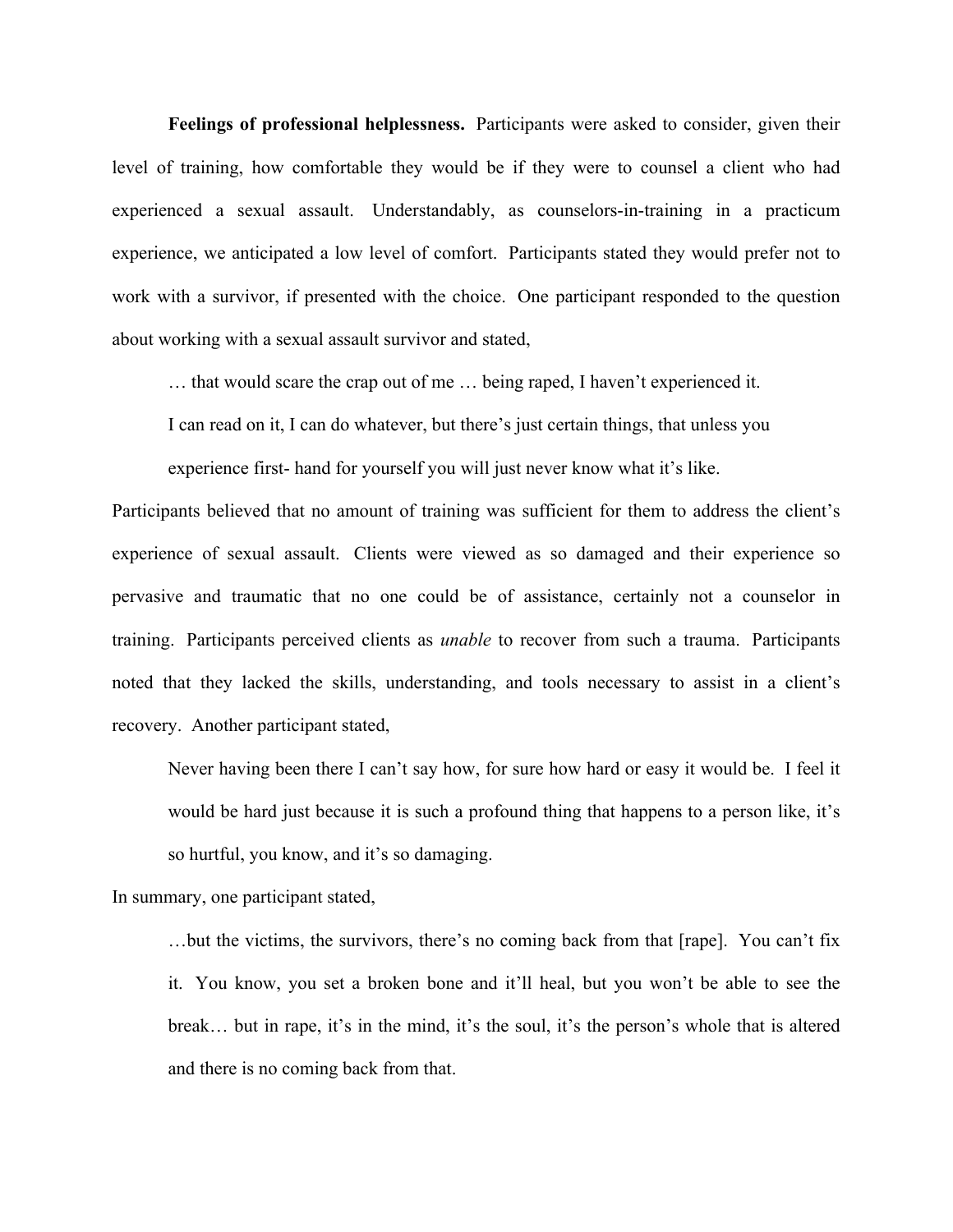**Gender expectations.** Participants were asked to identify gender expectations and roles for women and men, which is a contributing factor in acceptance of certain rape myths (Burt, 1980; Chapleau et al., 2007). For example, the belief that a man cannot control himself or his sexual urges is a rape myth based in gender norms or expectations. Each participant described characteristics that would be consistent with traditional female and male roles. For instance, participants described rape as a misunderstanding of the differences between men and women (i.e., mostly date rape). One male participant noted, when referencing men and women, "… equal yes, but with differences … boys and girls think differently." A second female participant put it more pointedly:

We have a Puritanical culture, which assumes that women, are at fault if they sexually attract men, that men can't control themselves, and so if a woman makes herself look sexy, or available, or gets herself in the wrong situation that a man literally can't help himself and the woman has done something wrong in the situation.

Other participants revealed a sense that even though men were perceived as the aggressor, it was to some degree a societal expectation. Participants seemed to identify rape and sexual assault as a form of sexual relations. Males were expected to be in the role of 'protector' and 'warrior', which seemed to give permission for them to 'take' or 'conquer' the submissive female. No participant recognized or articulated this contradiction. A female participant stated, " … men are more wired up to be the warrior, strong protector and the woman nurturer, caregiver." Another female participant indicated,

I think our society expects men to be providers … look at men to be like their expectation of their desire for sex and that it's manly to want to have sex and to have sex and it's kind of fun to conquer …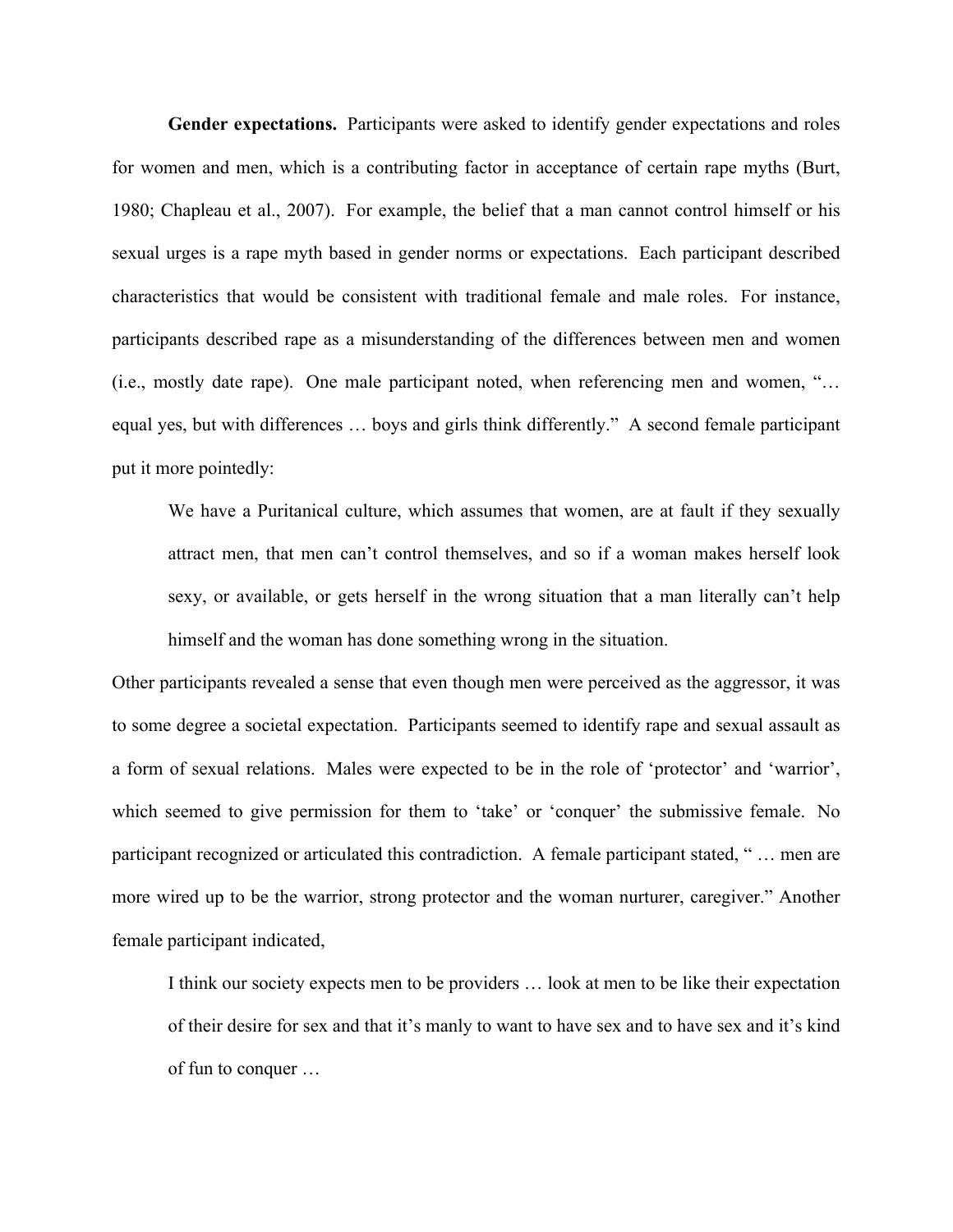Although these were the counselors-in-training's opinions about the culture of gender norms and expectations, it seemed evident that these cultural stereotypes perpetuate acceptance of rape myths.

**Poor judgment.** The fourth theme that emerged was the belief that victims of rape may have exhibited poor judgment. "Victim" is used here because participants seemed to identify that an individual's lack of judgment or impaired judgment led to their victimization. Poor judgment centered on their decision-making, style of dress (i.e., too revealing), and engagement in risky situations (i.e. drinking). In relation to appearance or dress one male participant noted, "You know some young women … you know showing too much skin, I don't think they are asking to be raped, but they're not using the best judgment for their safety." A female participant stated, "I think there are mixed messages about whether or not the woman was putting herself in a place where she was partially responsible or partially at fault [for the rape]." She also believed that "the media definitely tries to send those kinds of messages [that women are responsible for their own safety]." Other participants noted that women might be naïve or too trusting in that they either did not understand or expect that men had other intentions. A male participant spoke to this idea when he stated:

… I think a lot of times women have good intentions … an invitation over [to one's home] implies sex for a lot of men. I think if women weren't as nice and were more, I want to say apprehensive, or not as trusting they wouldn't put themselves in situations as much."

Beliefs and perceptions, such as the above statements, may perpetuate forms of victim blaming by counselors.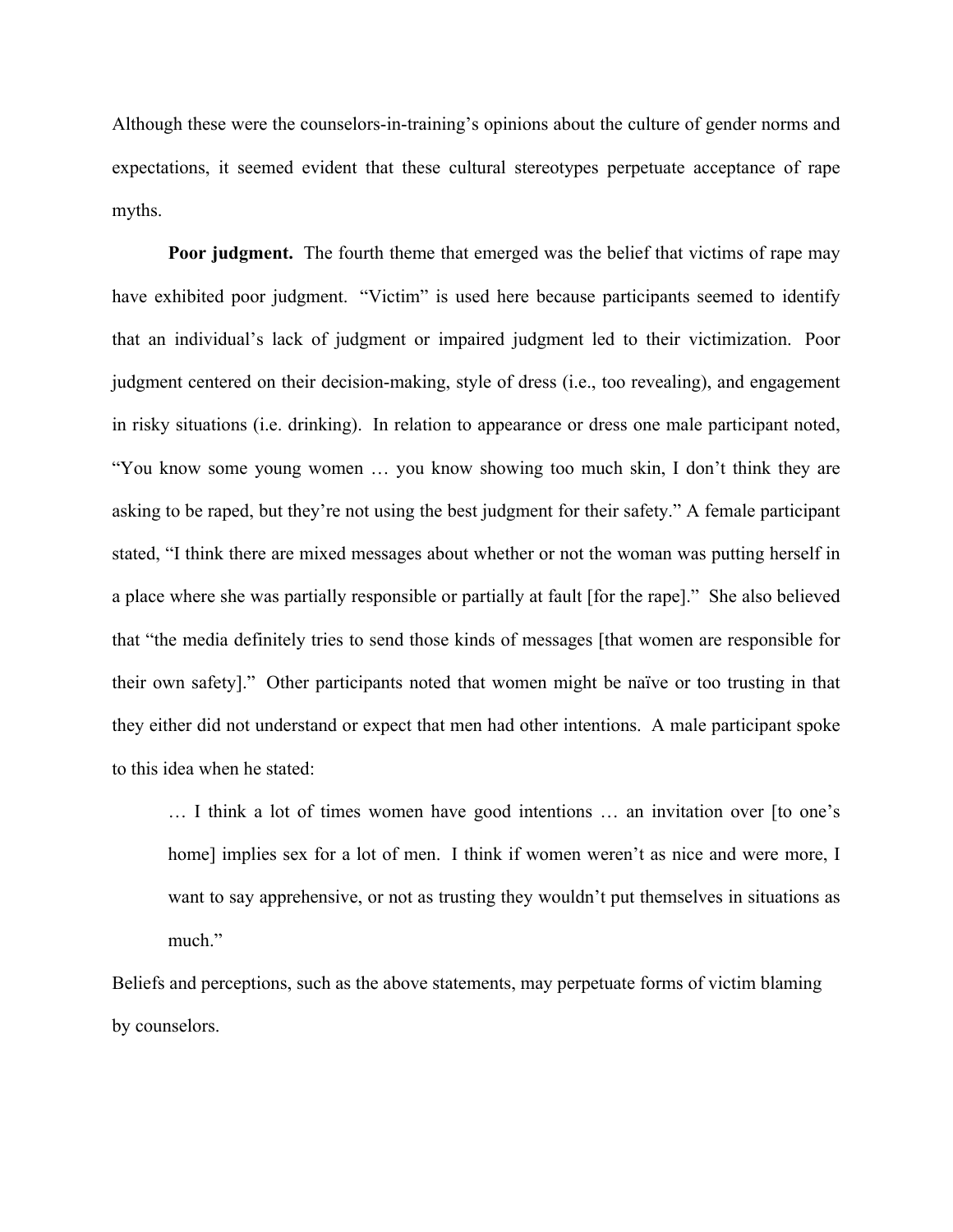A male participant's comments represent the dynamic tension individuals feel when attempting to assign responsibility for a sexual assault:

I think guys use dating and alcohol to take advantage of women and if a women says "no" it means "no" even if there's some leading on or you know petting or necking. You know no is no and I don't cut the perpetrator any slack for that. Maybe the woman was not thinking well, … [but] the mating call for the college coed [is] … "I'm so drunk" … that kind of invites things to happen, it doesn't mean that it is ok or that she's doing that, but I think it would be not wise for coeds to get you know to the point of blackout because it is very hard [for the man] to resist.

All participants commented on the potential for victims to use bad or poor judgment alluding to the possibility that they could potentially be responsible for being assaulted. These statements represent an unintended acceptance and promotion of rape myths among a group of caring educated professionals.

**Not calling rape "rape".** In response to the questions or prompts, there were several times when participants hesitated or refrained from using the term rape when describing rape or sexual assault. Reluctance to use the term rape appeared to center around discomfort with the term and the violence it connoted. When asked to describe or define the term "rape," participants could not even use the term. For example, one participant stated,

The closest to *that* [rape] would be if a woman agrees to have sex and starts the process and then backs out, um, even then I don't think it's appropriate for the man to continue, but that would be the closest to *that*.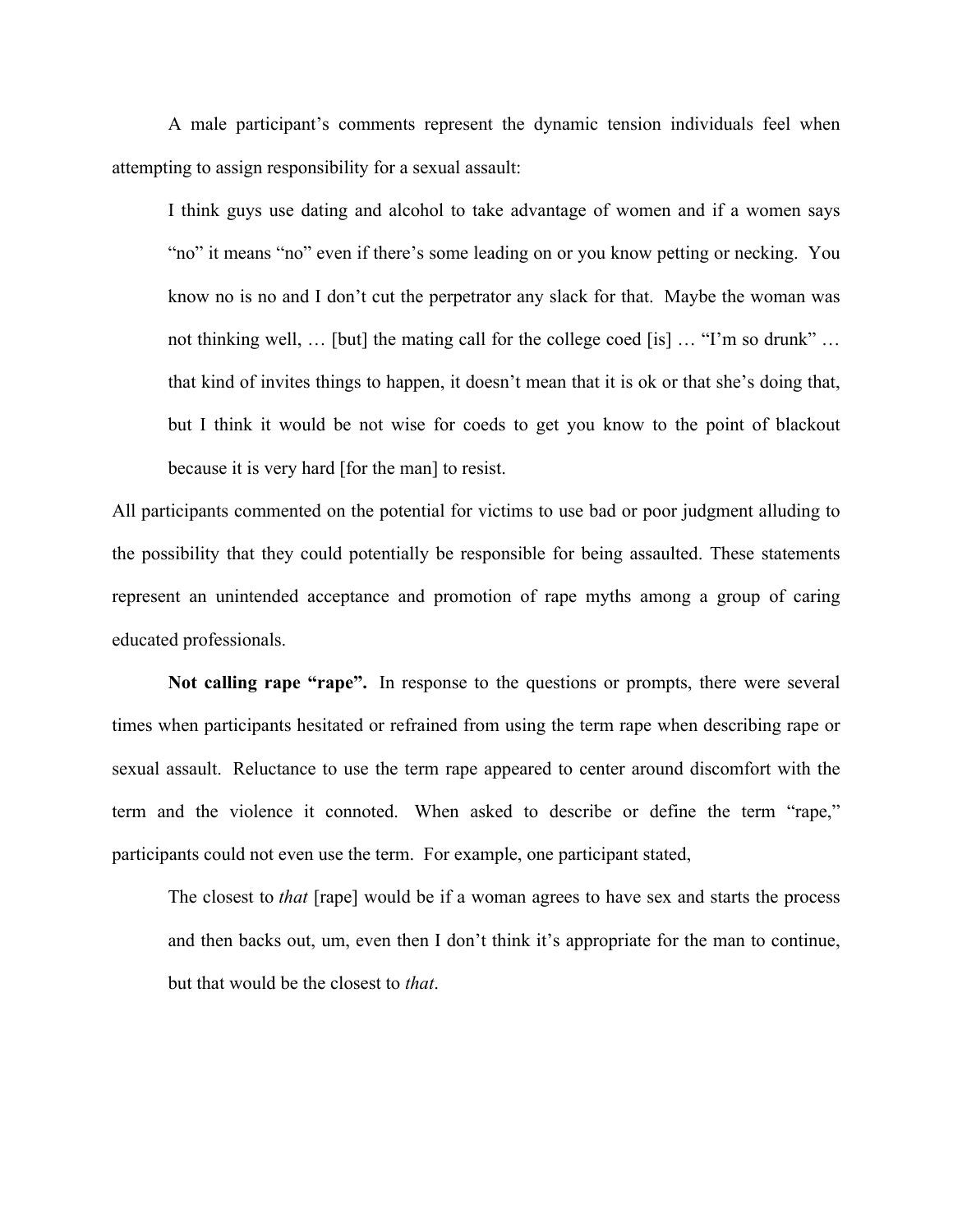Another participant shared, "*It's* a crime, *it's* a violation. *It's* too common and *it's* going to traumatize her very, very seriously for a long time." A third participant needed to distance her comment even further stating, "…*this kind of thing* happens to people."

The six themes identified and supported by participant statements seem indicative that counselors-in-training are susceptible to accepting societal rape myths. As a result, it is imperative that practitioners and supervisors maintain a heightened awareness of these widely accepted myths.

#### **Discussion and Implications**

Violence against women occurs nationally and internationally. Rape is only one form of such violence against women, wherein the emotional effects are devastating. In addition to the pernicious nature of such an act, the societal misperceptions and false beliefs may further contribute to the emotional effects experienced by survivors of this form of violence. Since women make up the majority of clients seeking counseling services (Choate, 2008; Kopala & Keitel, 2003), and given that one out of six U.S. women have experienced an attempted or completed rape in their lifetime *(USDJ, 2006; USDJ, 2000*), it is very likely that counselors will encounter several clients with histories of rape and other forms of sexual assault.

Limited research has been conducted in the area of counselor awareness or acceptance of rape myths, beliefs about rape and survivors of rape, and the impact these perceptions have on the client's recovery and the therapeutic relationship. Indeed, the participants in this study were often unaware of the discordant nature of the narratives. This research supports the need for curriculum development in counselor training programs and attention to this issue in clinical supervision.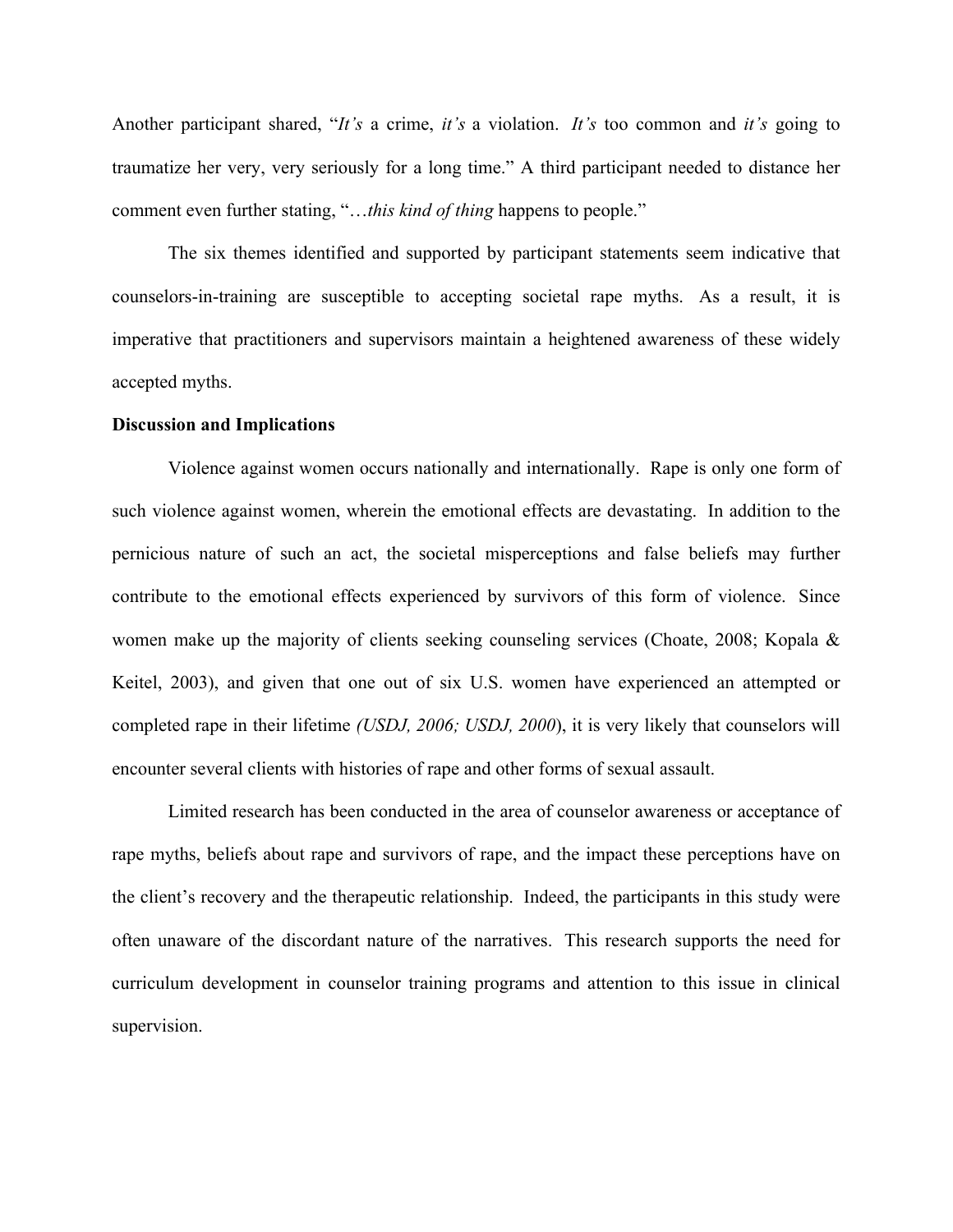Curriculum that includes coursework addressing trauma was added to the standards for programs accredited by the Council for Accreditation of Counseling and Related Educational Programs (CACREP) (2009), yet not all counseling programs nationwide are accredited. The degree to which rape and rape myths are discussed are currently unknown, yet an essential component to the curriculum.

Counselors-in-training may benefit from increased self-exploration and critical thinking in the areas of rape and rape myths. Counselors who do not receive specific training on sexual assault and sexual trauma may not be aware of their beliefs or assumptions and their potential negative impacts on clients or may not understand the need to address the assault, or how to address the assault therapeutically in a nonjudgmental and unbiased manner. Consistent with the ethical codes and standards for the profession (American Counseling Association, 2014), counselors-in-training are expected to provide a safe and non-judgmental environment for clients to identify and explore their assumptions, biases, and beliefs about sexual assault and victims and survivors. Clinical supervision can help to address these issues with counselors-in-training and explore their assumptions specific to rape myths.

As new counselors graduate into the field, are they prepared, trained and equipped to handle working with clients who have experienced sexual assault? Many licensed counselors who did not receive training or supervision in violence affecting women (including sexual assault) in their graduate programs have sought additional training on sexual assault out of personal interest, and for professional development (Campbell, Raja, & Grining, 1999). In a recent study, mental health workers reported that sexual assault is an issue they frequently work with; however, the majority of participants had not received professional training on sexual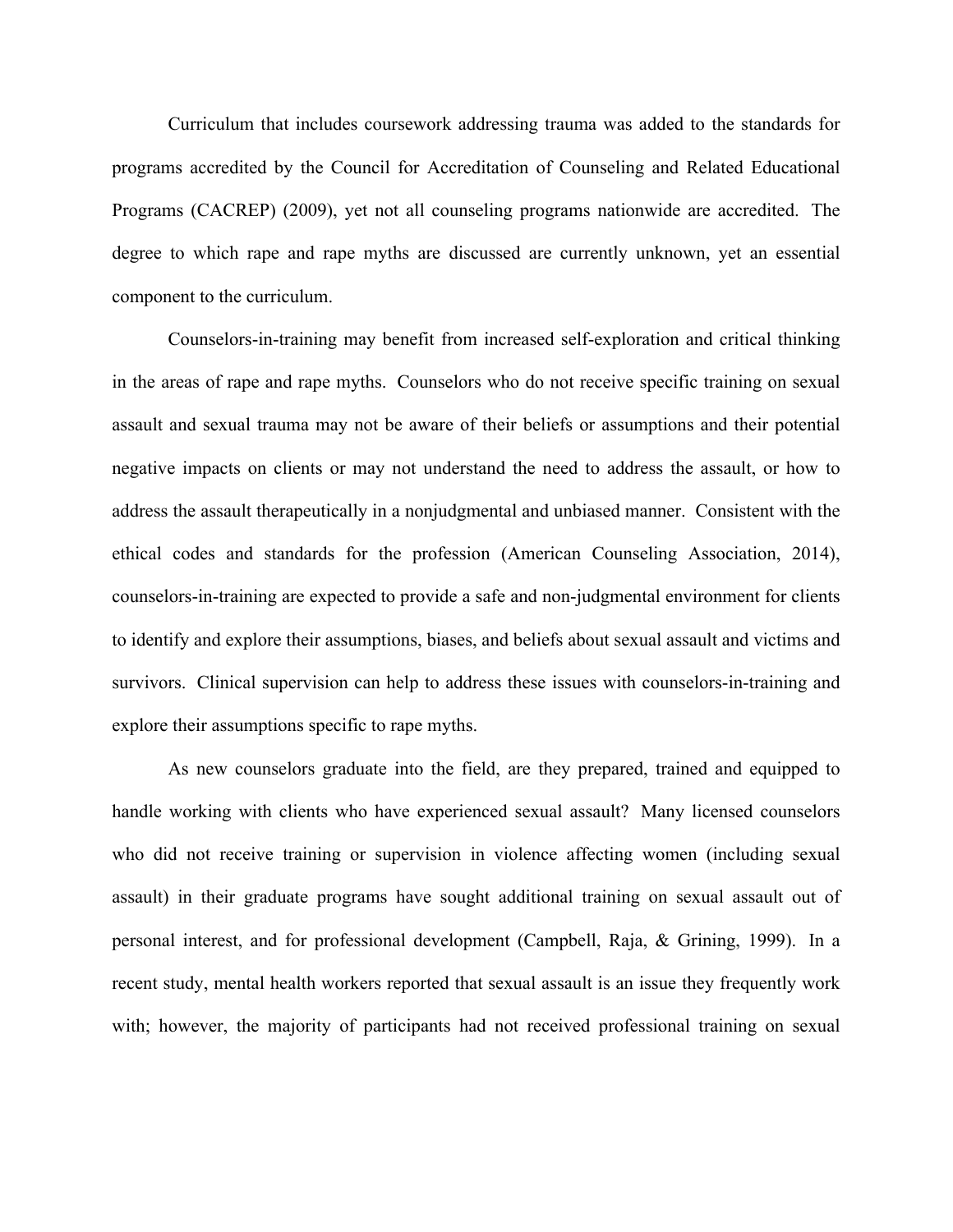assault, and are not comfortable responding to disclosures of sexual assault (McLindon & Harms, 2011).

Clients should be able to seek counseling without worry or fear that they will be blamed or judged for what has been done *to* them. The counselors-in-training who participated in this study disclosed feelings of professional helplessness and a desire for more specific and targeted coursework or training that would address clients who have experienced sexual assault. They reported believing that treating survivors of sexual violence could be an area of specialization, yet we view it as a core training need.

Clinical implications from these findings include a need for increased awareness of the nature and impact of rape myth acceptance on the part of counselors, supervisors, and counselor educators. There is an increased need for practitioner training specific to sexual assault, rape, and trauma as well as the need for critical conversations between supervisors, counselors-intraining, and early career counseling professionals about their personal assumptions and biases specific to victims/survivors of sexual assault. At that same time, we need to examine how the failure to identify and address these myths may lead to a perpetuation of misogyny, rape myths and false beliefs about sexual assault and survivors of sexual assault. These beliefs may impede the client's recovery process and continue to perpetuate violence against women in society.

# **Limitations**

The researchers sought to identify the experiences and beliefs held by counselors-intraining regarding participants' perceptions and understandings of sexual violence, rape, rape myths and training expectations. This study was limited by a small sample size of participants who were selected from a convenience-based sample, from the same institution and the limited professional counseling experiences of the counselors-in-training. Additional limitations include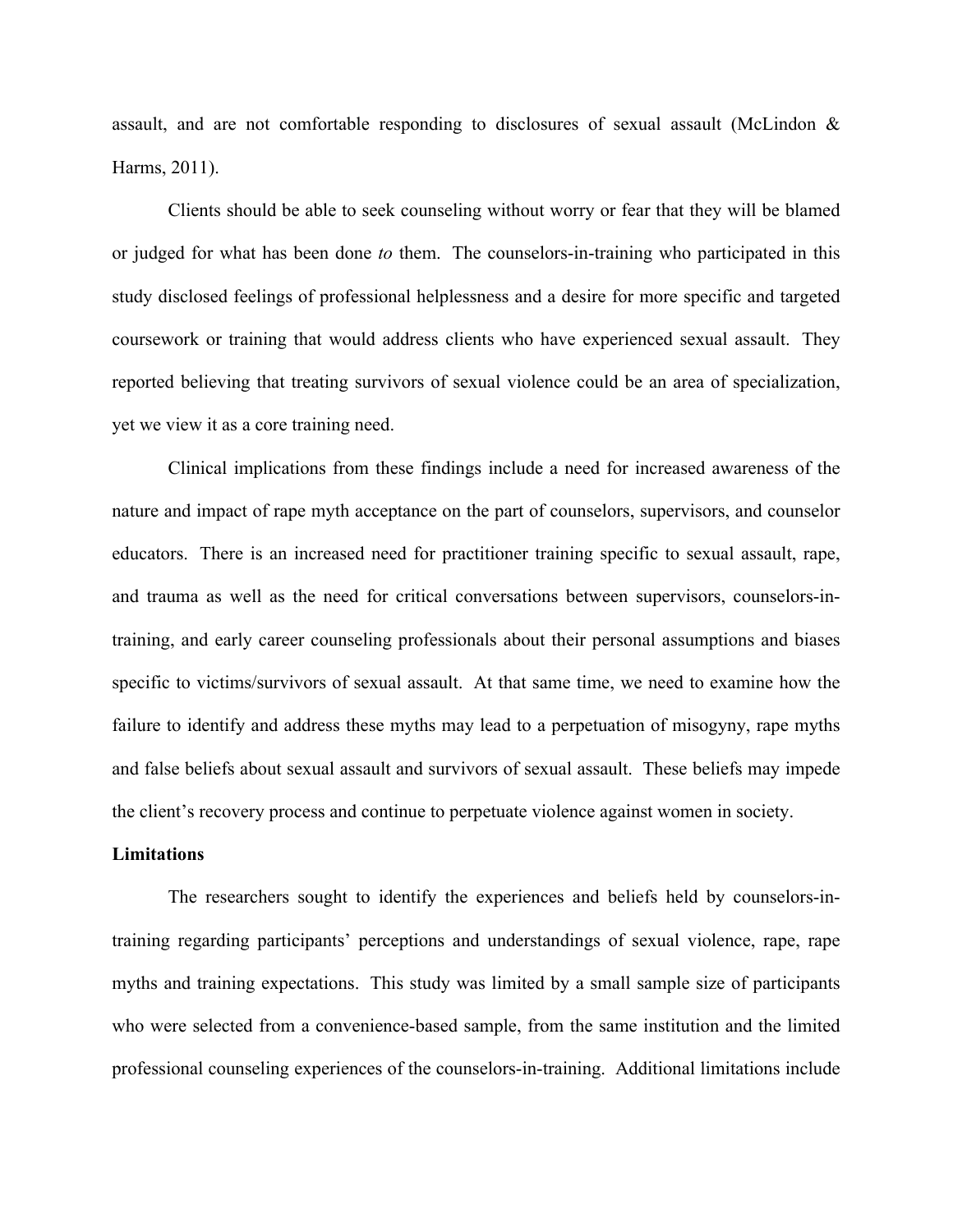incomplete data on the RMA scale from two participants, the use of self-reported data, and the likelihood that participants experienced interpersonal discomfort and the requisite social desirability that accompanies the discussion of sensitive topics. Each of which can limit the generalizability of the results of this study to all counseling professionals.

### **Directions for Future Research**

Participants in this study reported a desire for additional training. We encourage seasoned practitioners and supervisors to be prepared to address the needs of counselors-intraining and new counselors who express a low level of comfort when working with clients who have survived a sexual assault. Supervisors will also need to address their own assumptions, biases, stereotypes, and acceptance of rape myths. Because national prevalence rates indicate that one in six women will experience a sexual assault, counselor educators have a profound responsibility to their clients, to invite and support dialogue and training about issues related to sexual violence. By refusing to be complicit in the silence about rape myths, counselors fulfill their roles as advocates and helping professionals.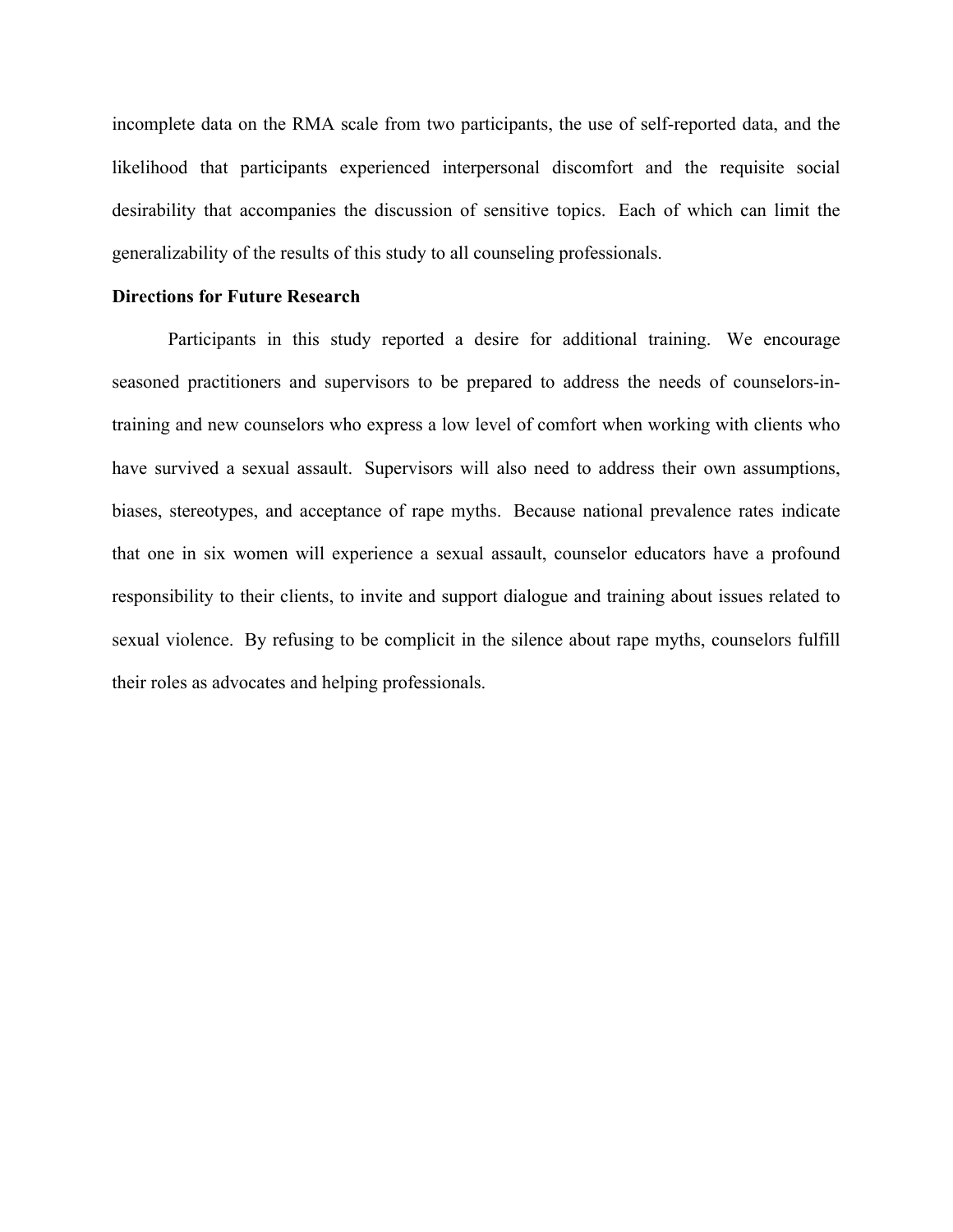#### References

Ahrens, C. E., Cabral, G., & Abeling, S. (2009). Healing or hurtful: Sexual assault survivors' interpretations of social reactions from support providers. *Psychology of Women Quarterly, 33*, 81-94. doi: 10.1111/j.1471-6402.2008.01476

American Counseling Association (ACA). (2014). *Code of ethics*. Alexandria, VA.

- Aronowitz, T., Lambert, C.A., & Davidoff, S. (2012). The role of rape myth acceptance in the social norms regarding sexual behavior among college students. *Journal of Community Health Nursing, 29*, 173-182.
- Boss, P., Dahl, C., & Kaplan, L. (1996). The use of phenomenology for family therapy research: Gender, politics, and sciences. In D. H. Sprenke & S. M. Moon (eds.), *Research methods in family therapy* (pp. 83-106). New York: Guilford.

Brownmiller, S. (1975). *Against our will.* New York, NY: Simon and Schuster.

- Buddie, A., & Miller, A. (2001). Beyond rape myths: A more complex view of perceptions of rape victims. *Sex Roles, 45*, 139-160. doi: 10.1023/A:1013575209803
- Burt, M. (1980). Cultural myths and supports for rape. *Journal of Personality and Social Psychology, 38*, 217-230.
- Campbell, R., Ahrens, C., Sefl, T., Wasco, S., & Barnes, H. (2001). Social reactions to rape victims: Healing and hurtful effects on psychological and physical health outcomes. *Violence and Victims*, *16,* 287-302.
- Campbell, R. & Raja, S. (1999). Secondary victimization of rape victims: Insight from mental health professionals who treat survivors of violence. *Violence and Victims, 14,* 261-275.

Campbell, R., Raja, S., & Grining, P. (1999). Training mental health professional on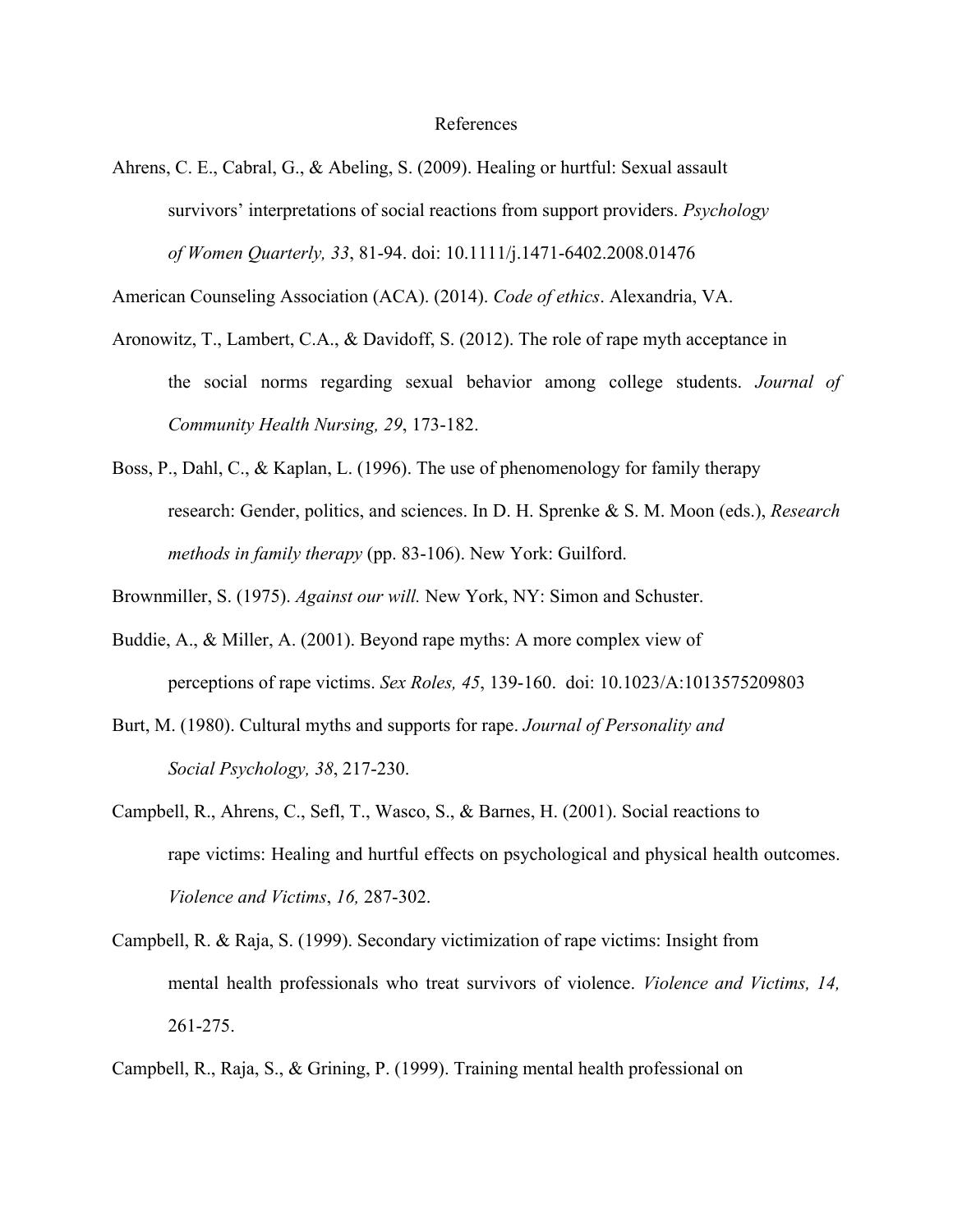violence against women. *Journal of Interpersonal Violence, 14,* 1003-1013.

- Chapleau, K. M., Oswald, D. L., & Russell, B. L. (2007). How ambivalent sexism toward women and men support rape myth acceptance. *Sex Roles, 57,* 131-136. doi: 10.1007/s11199-007-9196-2
- Choate, C. H. (2008) Girls' and women's wellness: contemporary counseling issues and interventions. Alexandria, VA: American Counseling Association.
- Council for Accreditation of Counseling and Related Educational Programs. (2009). *2009 standards*. Retrieved from http://www.cacrep.org/doc/2009%20Standards.pdf
- Creswell, J. W. (2007). *Qualitative inquiry and research design: Choosing among the five traditions.* Thousand Oaks, CA: Sage Publications.
- Dye, E. & Roth, S. (1990). Psychotherapists' knowledge about and attitudes toward sexual assault victim clients. *Psychology of Women Quarterly, 14,* 191-212.
- Edwards, K. M., Turchik, J. A., Dardis, C. M., Reynolds, N., & Gidycz, C. A. (2011). Rape myths: History, individual and institutional-level presence and implications for change. *Sex Roles, 65,* 761-773. doi: 10.1007/s11199-011-9943-2
- Filipas, H. H. & Ullman, S. E. (2001). Social reactions to sexual assault victims from various support sources. *Violence & Victims, 16,* 673-692.
- Franiuk, R., Seefelt, J., & Vandello, J. (2008). Prevalence of rape myths in headlines and their effects on attitudes towards rape. *Sex Roles, 58*, 790-801. doi: 10.1007/s11199-007- 9372-4
- Gamper, C. M., (2004). Perceived social competence and rape myth endorsement. *Deviant Behavior, 25,* 133-150. doi: 10.1080=01639620490261740

Golding, J., Siege, J., Sorenson, S., Burnam, M., & Stein, J. (1989). Social support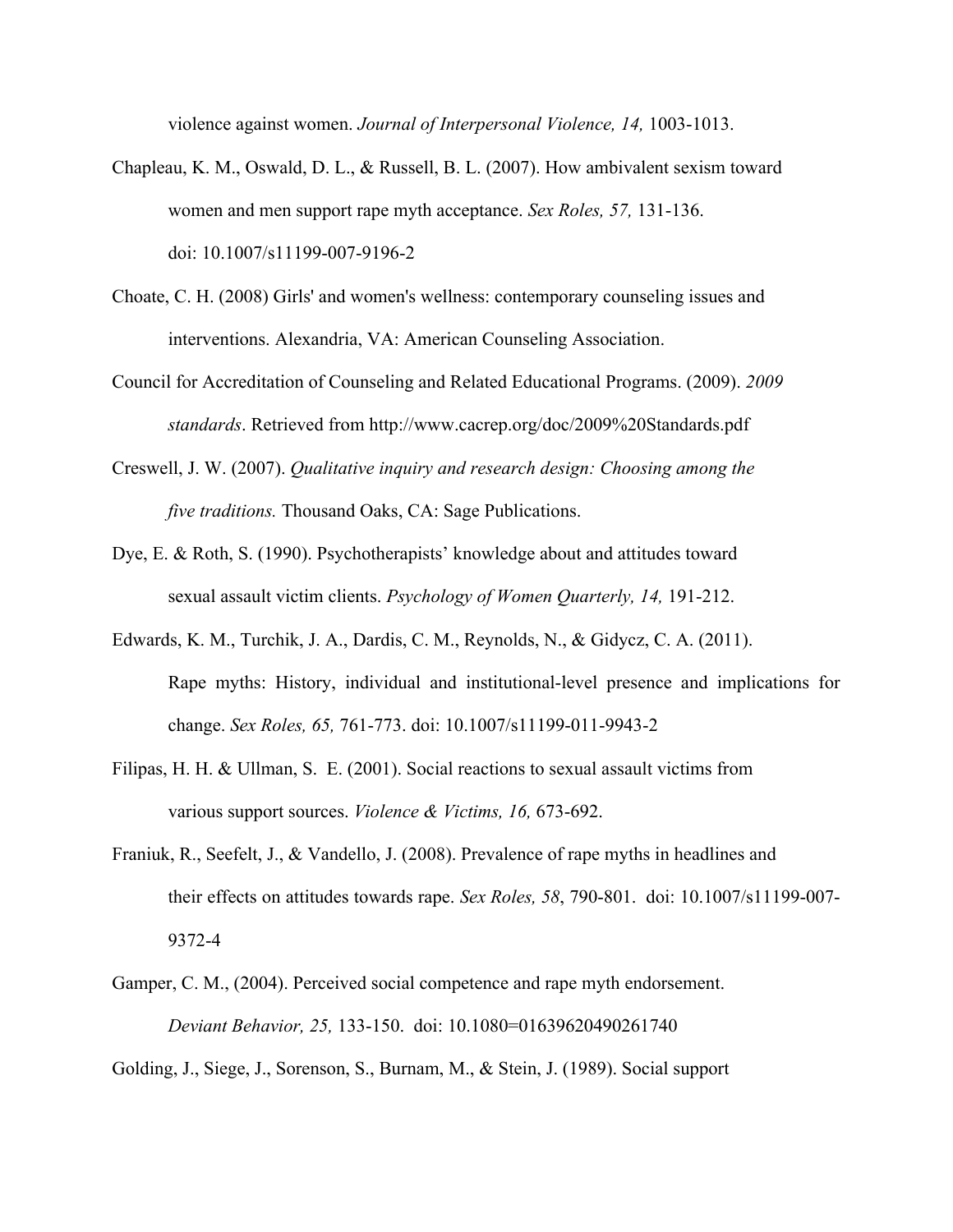sources following sexual assault. *Journal of Community Psychology, 17*, 92-107.

- Hammond, E., Berry, M.A. & Rodriguez, D. N. (2011). The influence of rape myth acceptance, sexual attitudes, and belief in a just world on attributions of responsibility in a date rape scenario. *Legal and Criminal Psychology, 16*, 242-252.
- Hanna, F. J., Talley, W.B., Guindon, M.H. (2000). The power of perception: Toward a model of cultural oppression and liberation. *Journal of Counseling and Development, 78,* 430-441.
- Hensley, L.G. (2002). Treatment for survivors of rape: Issues and interventions. *Journal of Mental Health Counseling*, *24*, 330-347.
- Kassing, L., & Prieto, L. (2003). The rape myth and blame-based beliefs of counselorsin-training toward male victims of rape. *Journal of Counseling & Development*, *81*, 455- 461.
- Kopala, M., & Keitel, M. A. (Eds.). (2003). *Handbook of counseling women*. Thousand Oaks, CA: Sage Publications.
- Lonsway, K. & Fitzgerald, L. (1994) Rape myths: In review. *Psychology of Women Quarterly*, *18,* 133-164).
- Lonsway, K., & Fitzgerald, L. (1995). Attitudinal antecedents of rape myth acceptance: A theoretical and empirical reexamination. *Journal of Personality and Social Psychology*, *68*, 704-711.
- McIntosh, P. (1988). White privilege and male privilege: A personal account of coming to see correspondences through work in women's studies. Wellesley College.

McLindon, E. & Harms, L. (2011). Listening to mental health workers' experiences: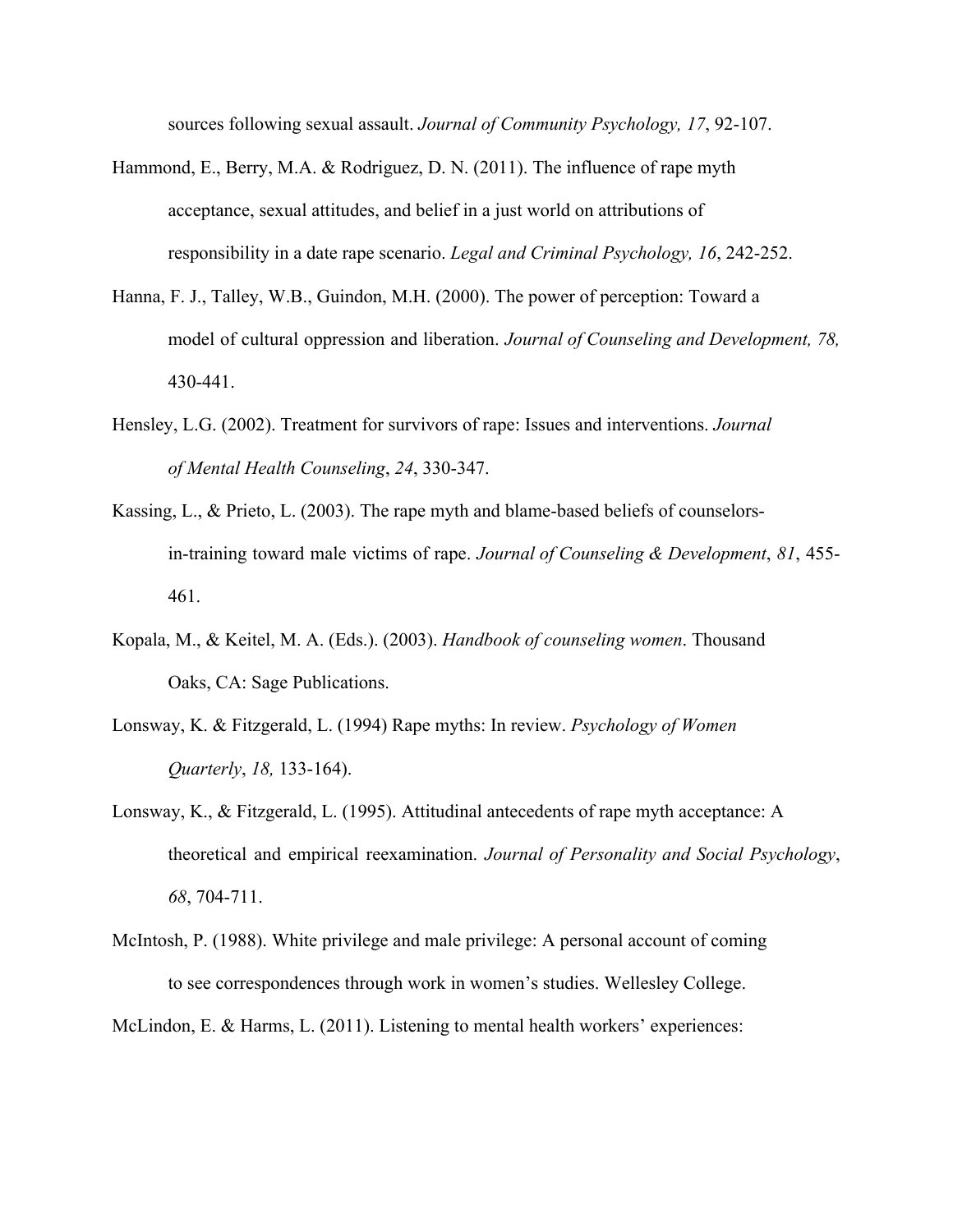Factors influencing their work with women who disclose sexual assault. *International Journal of Mental Health Nursing, 20*, 2-11. doi: 10.1111/j.1447-0349.2010.00697.x

- Merriam, S. B. (2009). *Qualitative research: A guide to design and implementation*. San Francisco, CA: Jossey-Bass Publishers.
- Moor, A. (2007). When recounting traumatic memories is not enough: Treating persistent self-devaluation associated with rape and victim-blaming rape myths. *Women & Therapy, 30,* (1-2) 19-33. doi: 10.1300/J015v30n01\_02
- Rape, Abuse & Incest National Network (2015). Effects of rape. In *Who are the victims?* Retrieved from https://www.rainn.org/get-information/statistics/sexual-assaultvictims
- Rape, Abuse & Incest National Network (2014). How often does sexual assault occur? Retrieved from https://www.rainn.org/get-information/statistics/frequency-of-sexualassault.
- Ryan, K. M. (2011). The relationship between rape myths and sexual scripts: The social construction of rape. *Sex Roles, 65,* 774-782*.* doi: 10.1007/s11199-011-0033-2
- Shechory, M. & Idisis, Y. (2006). Rape myths and social distance toward sex offenders and victims among therapists and students*. Sex Roles, 54,* 651-658*.* doi: 10.1007/s11199- 006-9031-1
- United States Department of Justice. (2000). *Full report of the prevalence, incidence, and consequences of violence against women* (NCJ 183781). Washington, DC: Patricia Tjaden & Nancy Thoennes.

United States Department of Justice. (2006). *Extent, nature, and consequences of rape*